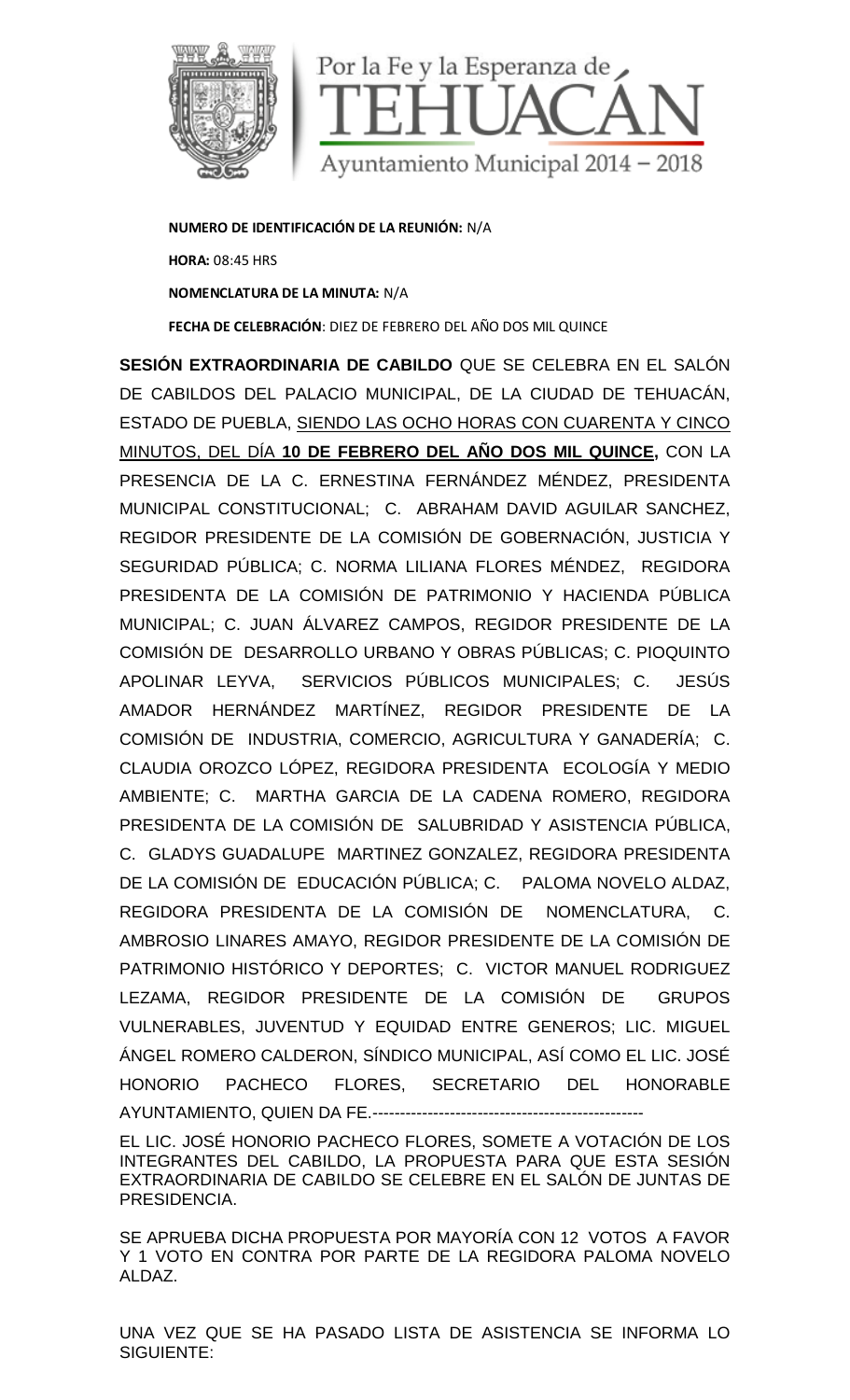NO SE ENCUENTRA PRESENTE EN ESTA SESIÓN EL REGIDOR JOSÉ BERNARDO POZOS GUTIÉRREZ.

SEÑORA PRESIDENTA LE COMUNICO QUE SE ENCUENTRAN 13 DE LOS MIEMBROS DEL CABILDO, POR LO ANTERIOR SE DECLARA EL QUÓRUM LEGAL PARA CONTINUAR CON LA PRESENTE SESION DE CABILDO.

EL LIC. JOSÉ HONORIO PACHECO FLORES, PROCEDE A DAR LECTURA AL ORDEN DEL DÍA, MISMA QUE CONTIENE LOS SIGUIENTES PUNTOS: **1.- APERTURA DE LA SESIÓN 2.- LISTA DE ASISTENCIA 3.- DECLARATORIA DEL QUÓRUM 4.- LECTURA DEL ACTA ANTERIOR 5.- COMISIÓN DE PATRIMONIO Y HACIENDA PÚBLICA MUNICIPAL.**

- > ANÁLISIS, DISCUSIÓN Y EN SU CASO APROBACIÓN DEL DICTAMEN QUE CONTIENE:
	- ESTADOS FINANCIEROS CORRESPONDIENTES AL MES DE ENERO DE 2015.
	- TRASPASOS PRESUPUESTALES DEL 01 AL 31 DE ENERO DE 2015.
	- MOVIMIENTOS PRESUPUESTALES DEL 01 AL 31 DE ENERO DE 2015
- ANÁLISIS, DISCUSIÓN Y EN SU CASO APROBACIÓN DEL DICTAMEN PARA AUTORIZAR LA ADQUISICIÓN DE VEHÍCULOS PARA LAS JUNTAS AUXILIARES E INSPECTORÍAS DEL MUNICIPIO, CON RECURSOS PROPIOS DEL H. AYUNTAMIENTO.
- ANÁLISIS, DISCUSIÓN Y EN SU CASO APROBACIÓN DEL DICTAMEN QUE VERSA SOBRE LA AUTORIZACIÓN DE UNA COMPENSACIÓN EXTRAORDINARIA PARA REGIDORES, SÍNDICO Y SECRETARIO DEL AYUNTAMIENTO, CORRESPONDIENTE A DIEZ DÍAS DE SUELDO.

#### **CLAUSURA.**

EL LIC. JOSÉ HONORIO PACHECO FLORES, DA CUENTA AL CABILDO DEL MEMORANDUM NÚMERO 07/2015, POR MEDIO DEL CUAL EL MAESTRO JOSÉ BERNARDO POZOS GUTIÉRREZ, JUSTIFICA SU INASISTENCIA AL CABILDO EXTRAORDINARIO DEL DÍA DE HOY, POR CUESTIONES DE SALUD.

**EL CABILDO SE DA POR ENTERADO.**

**COMISIÓN DE PATRIMONIO Y HACIENDA PÚBLICA MUNICIPAL.- ANÁLISIS, DISCUSIÓN Y EN SU CASO APROBACIÓN DEL DICTAMEN QUE CONTIENE LOS ESTADOS FINANCIEROS CORRESPONDIENTES AL MES DE ENERO DE 2015, TRASPASOS PRESUPUESTALES DEL 01 AL 31 DE ENERO DE 2015 Y MOVIMIENTOS PRESUPUESTALES DEL 01 AL 31 DE ENERO DE 2015, ASÍ COMO LA DISTRIBUCIÓN DEL REMANENTE EN EFECTIVO POR APLICAR DEL EJERCICIO 2014.**

SEÑORA REGIDORA TIENE USTED EL USO DE LA PALABRA.

LA REGIDORA NORMA LILIANA FLORES MÉNDEZ, PROCEDE A DAR LECTURA AL DICTAMEN CORRESPONDIENTE, MISMO QUE A LA LETRA DICE:

#### **"… HONORABLE CABILDO:**

LOS SUSCRITOS REGIDORES NORMA LILIANA FLORES MÉNDEZ, JESÚS AMADOR HERNÁNDEZ MARTÍNEZ, GLADYS GUADALUPE MARTÍNEZ GONZÁLEZ, AMBROSIO LINARES AMAYO,JUAN ÁLVAREZ CAMPOS Y ABRAHAM DAVID AGUILAR SÁNCHEZ, MIEMBROS INTEGRANTES DE LA COMISIÓN DE PATRIMONIO Y HACIENDA PÚBLICA MUNICIPAL DEL H. AYUNTAMIENTO DE TEHUACAN PUEBLA, EN USO DE LAS FACULTADES QUE NOS CONFIEREN LOS ARTÍCULOS 78 FRACCIÓN XIII, 92 FRACCIONES I,III Y V DE LA LEY ORGÁNICA MUNICIPAL, Y DE ACUERDO CON LO QUE ESTABLECEN LOS ARTÍCULOS 37 FRACCIÓN IV INCISO A), 38 FRACCIONES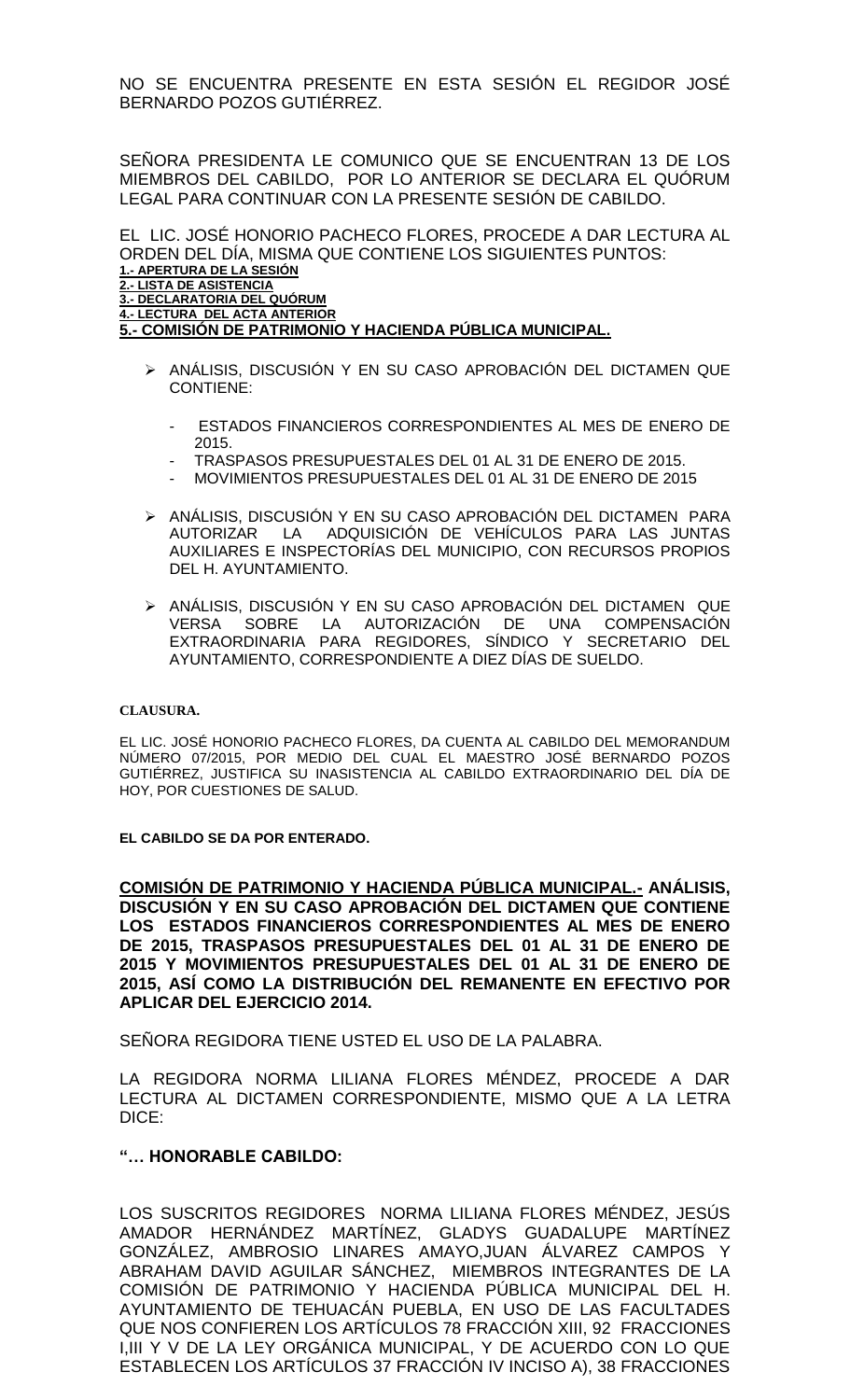I, II, III INCISOS A) B) Y D) DE LA LEY DE FISCALIZACIÓN SUPERIOR Y RENDICIÓN DE CUENTAS PARA EL ESTADO DE PUEBLA, SOMETEMOS A LA CONSIDERACIÓN DE ÉSTE HONORABLE CUERPO COLEGIADO EL PRESENTE DICTAMEN QUE VERSA SOBRE LOS ESTADOS FINANCIEROS QUE COMPRENDE EL PERIODO DEL 01 AL 31 DE ENERO DEL AÑO QUE TRANSCURRE, TRASPASOS Y MOVIMIENTOS PRESUPUESTALES DEL 01 AL 31 DE ENERO DE 2015, ASÍ COMO LA DISTRIBUCIÓN DEL REMANENTE EN EFECTIVO POR APLICAR DEL EJERCICIO 2014.

## **C O N S I D E R A N D O**

- I. QUE DE CONFORMIDAD CON LAS FRACCIONES II, IV DEL ARTÍCULO 115 DE LA CONSTITUCIÓN POLÍTICA DE LOS ESTADOS UNIDOS MEXICANOS, LOS MUNICIPIOS ESTARÁN INVESTIDOS DE PERSONALIDAD JURÍDICA Y MANEJARÁN SU PATRIMONIO CONFORME A LA LEY, LOS AYUNTAMIENTOS TENDRÁN FACULTADES PARA APROBAR, DE ACUERDO CON LAS LEYES EN MATERIA MUNICIPAL QUE DEBERÁN EXPEDIR LAS LEGISLATURAS DE LOS ESTADOS, LOS BANDOS DE POLICÍA Y GOBIERNO, LOS REGLAMENTOS, CIRCULARES Y DISPOSICIONES ADMINISTRATIVAS DE OBSERVANCIA GENERAL DENTRO DE SUS RESPECTIVAS JURISDICCIONES, QUE ORGANICE LA ADMINISTRACIÓN PÚBLICA MUNICIPAL, REGULEN LAS MATERIAS, PROCEDIMIENTOS, FUNCIONES Y SERVICIOS PÚBLICOS DE SU COMPETENCIA Y ASEGUREN LA PARTICIPACIÓN CIUDADANA Y VECINAL; ASÍ MISMO LOS MUNICIPIOS ADMINISTRARÁN LIBREMENTE SU HACIENDA, LA CUAL SE FORMARA DE LOS RENDIMIENTOS DE LOS BIENES QUE LES PERTENEZCAN, ASÍ COMO DE LAS CONTRIBUCIONES Y OTROS INGRESOS QUE LAS LEGISLATURAS ESTABLEZCAN A SU FAVOR; MISMAS DISPOSICIONES QUE SON TRASLADADAS AL PÁRRAFO PRIMERO DEL ARTICULO 103 Y A LA FRACCIÓN III DEL ARTÍCULO 105 DE LA CONSTITUCIÓN POLÍTICA DEL ESTADO LIBRE Y SOBERANO DE PUEBLA, ASÍ COMO EL ARTÍCULO 3 DE LA LEY ORGÁNICA MUNICIPAL;
- II. QUE LA FRACCIÓN XIII DEL ARTÍCULO 78 DE LA LEY ORGÁNICA MUNICIPAL DETERMINA QUE SON ATRIBUCIONES DE LOS AYUNTAMIENTOS REVISAR Y APROBAR EN ACTA CIRCUNSTANCIADA LOS ESTADOS FINANCIEROS, PARA SU REMISIÓN, EN LOS TÉRMINOS QUE SEÑALE LA LEY APLICABLE, AL ORGANO DE FISCALIZACIÓN SUPERIOR DEL ESTADO, ACTUALMENTE AUDITORIA SUPERIOR DEL ESTADO DE PUEBLA.
- III. QUE DE CONFORMIDAD CON EL ARTÍCULO 113 DE LA CONSTITUCIÓN POLÍTICA DEL ESTADO LIBRE Y SOBERANO DEL ESTADO DE PUEBLA, EL ÓRGANO DE FISCALIZACIÓN SUPERIOR DEL ESTADO, ACTUALMENTE AUDITORIA SUPERIOR DEL ESTADO, ES LA UNIDAD DE FISCALIZACIÓN, CONTROL Y EVALUACIÓN, DEPENDIENTE DEL CONGRESO DEL ESTADO, QUE CUENTA CON AUTONOMÍA TÉCNICA Y DE GESTIÓN; ENCARGADA DE REVISAR; SIN EXCEPCIÓN, LA CUENTA DE LAS HACIENDAS PÚBLICAS; EL MANEJO, LA CUSTODIA Y LA APLICACIÓN DE FONDOS Y RECURSOS DE LOS PODERES DEL ESTADO, A TRAVÉS DE LA CUENTA PÚBLICA ESTATAL, DE LOS AYUNTAMIENTOS Y DEMÁS SUJETOS DE REVISIÓN, ASÍ COMO VERIFICAR EL CUMPLIMIENTO DE LOS OBJETIVOS CONTENIDOS EN LOS PLANES Y PROGRAMAS ESTABLECIDOS, EN LOS TÉRMINOS DE LAS LEYES RESPECTIVAS.
- IV. QUE DE CONFORMIDAD CON EL ARTÍCULO 2 FRACCIÓN XXIII DE LA LEY DE FISCALIZACIÓN SUPERIOR Y RENDICIÓN DE CUENTAS PARA EL ESTADO DE PUEBLA, SE SEÑALA ENTRE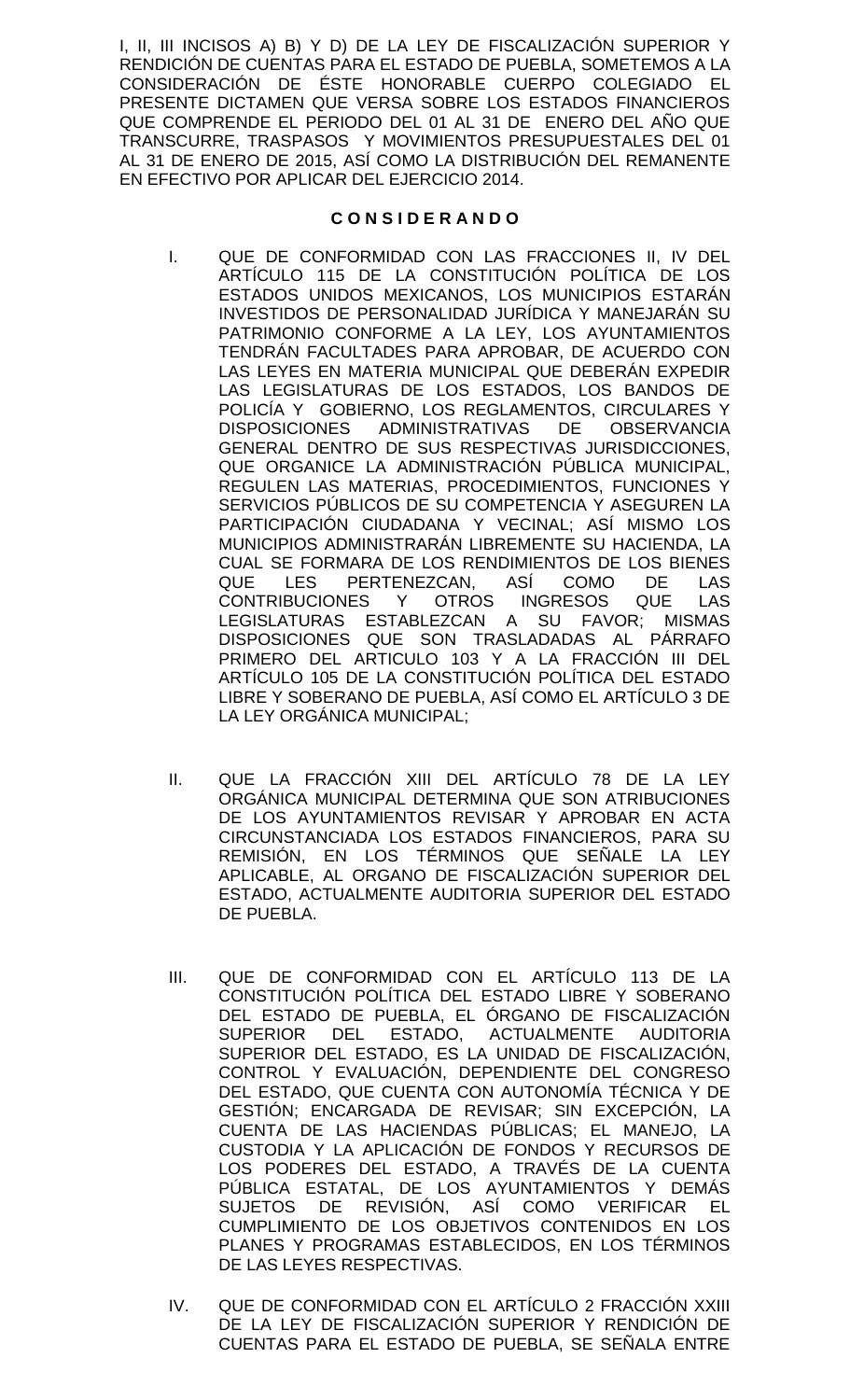OTROS A LOS AYUNTAMIENTOS COMO SUJETOS DE REVISIÓN.

V. QUE LA LEY DE FISCALIZACIÓN SUPERIOR Y RENDICIÓN DE CUENTAS PARA EL ESTADO DE PUEBLA DISPONE QUE "PARA LA REVISIÓN Y FISCALIZACIÓN SUPERIOR DE LA CUENTA PÚBLICA, EL ÓRGANO FISCALIZADOR TENDRÁ LAS ATRIBUCIONES SIGUIENTES:

REVISAR LOS ESTADOS FINANCIEROS QUE EN FORMA MENSUAL DEBERÁN DE ENTREGAR ALA AUDITORÍA SUPERIOR DEL ESTADO, LOS SUJETOS DE REVISIÓN, ASÍ COMO LAS INSTITUCIONES PÚBLICAS Y PRIVADAS QUE ADMINISTREN RECURSOS FINANCIEROS DEL GOBIERNO DEL ESTADO O DE OTRA FUENTE DE FINANCIAMIENTO QUE AFECTE O MODIFIQUE EL PATRIMONIO PÚBLICO.

- VI. QUE DE CONFORMIDAD CON EL ARTÍCULO 37 FRACCIÓN IV INCISO A), DE LA LEY DE FISCALIZACIÓN SUPERIOR Y RENDICIÓN DE CUENTAS PARA EL ESTADO DE PUEBLA, LOS ESTADOS FINANCIEROS, DEBERÁ PRESENTARSE ANTE EL ORGANISMO FISCALIZADOR, A TRAVÉS DE QUIENES SEAN O HAYAN SIDO SUS TITULARES O REPRESENTANTES LEGALES, EN LOS TÉRMINOS Y PLAZOS QUE DISPONE DICHO ORDENAMIENTO Y DEMÁS DISPOSICIONES APLICABLES.
- VII. QUE DE LA REVISION EFECTUADA A LOS ESTADOS FINANCIEROS REFERIDO EN EL PROEMIO DEL PRESENTE INSTRUMENTO SE ADVIERTEN EN SU INTEGRACIÓN LOS SIGUIENTES RUBROS:

|                                    |               | ESTADO DE ORIGEN Y APLICACIÓN DE RECURSOS DEL 01 AL 31 DE ENERO DE 2015 |               |  |
|------------------------------------|---------------|-------------------------------------------------------------------------|---------------|--|
| <b>ORIGEN DE RECURSOS</b>          |               | <b>APLICACIÓN DE RECURSOS</b>                                           |               |  |
| <b>IMPUESTOS</b>                   | 14,325,428.00 | <b>SERVICIOS PERSONALES</b>                                             | 14,406,522.50 |  |
| <b>DERECHOS</b>                    | 4,148,005.43  | <b>MATERIALES Y SUMINISTROS</b>                                         | 2,065,544.04  |  |
| <b>PRODUCTOS</b>                   | 1,224,739.50  | <b>SERVICIOS GENERALES</b>                                              | 6,965,759.96  |  |
| <b>APROVECHAMIENTOS</b>            | 1,100,073.00  | SUBSIDIOS, TRASFERENCIAS Y AYUDAS                                       | 2,384,216.75  |  |
| <b>PARTICIPACIONES</b>             | 24,509,551.20 | BIENES MUEBLES E INMUEBLES                                              | 52,049.09     |  |
| <b>INGRESOS EXTRAORDINARIOS</b>    | 4,941,385.74  | <b>INVERSIÓN PÚBLICA</b>                                                | 19,842.96     |  |
| FONDO PARA LA INVERSIÓN PÚBLICA    | 5,402,233.49  | DEUDA PÚBLICA PASIVO CIRCULANTE Y OTROS                                 | 0.00          |  |
| <b>TOTAL DE ORIGEN DE RECURSOS</b> | 55,651,416.36 | <b>TOTAL DE APLICACIÓN DE RECURSOS</b>                                  | 25,893,935.30 |  |
|                                    |               | REMANENTE DEL EJERCICIO                                                 | 29,757,481.06 |  |
|                                    |               | <b>SUMAS IGUALES</b>                                                    | 55,651,416.36 |  |

- VIII. QUE UNA VEZ EFECTUADA LA REVISIÓN ÚNICAMENTE DE LAS CIFRAS FINALES QUE INTEGRAN LOS ESTADOS FINANCIEROS, LA COMISIÓN EMITE LA APROBACIÓN DE LAS MISMAS EN EL ENTENDIDO DE QUE ES LA TESORERÍA MUNICIPAL QUIEN REVISA EL DETALLE DE DICHAS CIFRAS Y MUESTRA EL ORIGEN DE LOS RECURSOS, EL DESTINO Y APLICACIÓN DE GASTOS TOTALES DE QUE DISPUSO EL AYUNTAMIENTO POR EL PERIODO COMPRENDIDO DEL 01 AL 31 DE ENERO DEL AÑO 2015, RESERVÁNDOSE LA COMISIÓN EL DETALLE EN CASO DE CREERLO NECESARIO A TRAVÉS DE LOS MECANISMOS DE CONTROL IMPLEMENTADOS POR EL AYUNTAMIENTO Y EN LAS REVISIONES QUE POR LEY HACE LA AUDITORIA SUPERIOR DEL ESTADO.
- IX. QUE EFECTUADA LA REVISIÓN A LOS TRASPASOS PRESUPUESTALES CORRESPONDIENTE AL PERIODO COMPRENDIDO DEL 01 AL 31 DE ENERO DEL MISMO AÑO, SE APERCIBE EL RESULTADO FINANCIERO SIGUIENTE: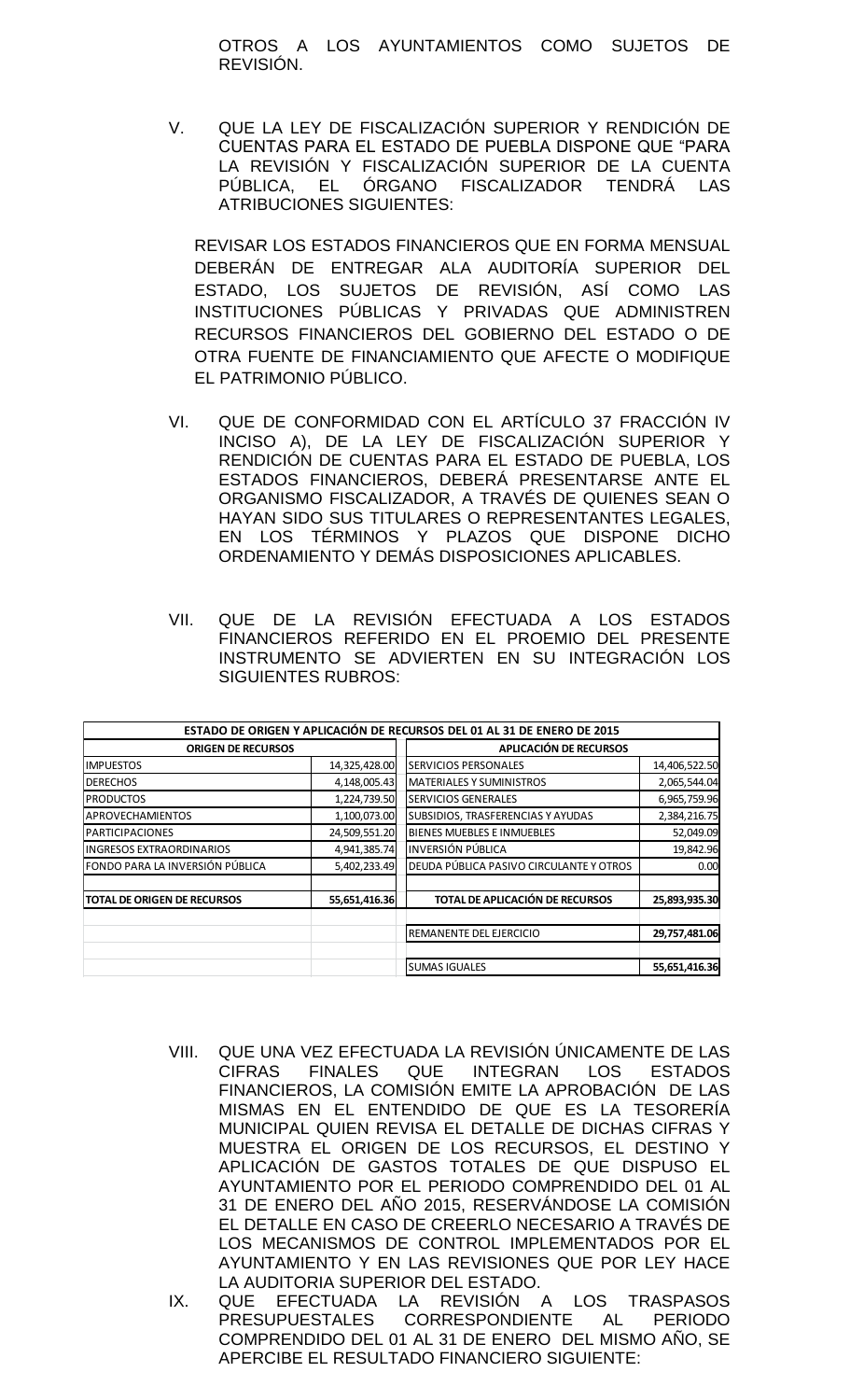| TRASPASOS PRESUPUESTALES DEL 01 AL 31 DE ENERO DE 2015 |               |                         |                         |                 |  |
|--------------------------------------------------------|---------------|-------------------------|-------------------------|-----------------|--|
| <b>FECHA</b>                                           | <b>NUMERO</b> | <b>CUENTA OTORGANTE</b> | <b>CUENTA RECEPTORA</b> | <b>CANTIDAD</b> |  |
|                                                        | ----------    |                         |                         |                 |  |
| 31-ene-15                                              | 01LOV00001    | 20002050001             | 20002050001             | 200,000.00      |  |
| 31-ene-15                                              | 01LOV00002    | 20002050006             | 20002050006             | 5,000.00        |  |
| 31-ene-15                                              | 01LOV00003    | 20002050001             | 20002050016             | 2,500.00        |  |
| 31-ene-15                                              | 01LOV00004    | 20002050001             | 20002050017             | 50,000.00       |  |
| 31-ene-15                                              | 01LOV00005    | 20002050001             | 20002050018             | 488             |  |
| 31-ene-15                                              | 01LOV00006    | 20002050001             | 20002050019             | 1,000.00        |  |
| 31-ene-15                                              | 01LOV00007    | 20002060002             | 20002060004             | 1,000.00        |  |
| 31-ene-15                                              | 01LOV00008    | 20002070002             | 20002070005             | 15,000.00       |  |
| 31-ene-15                                              | 01LOV00009    | 20002070001             | 20002070009             | 50,000.00       |  |
| 31-ene-15                                              | 01LOV00010    | 20002120003             | 20002120003             | 5,000.00        |  |
| 31-ene-15                                              | 01LOV00011    | 20002150004             | 20002150004             | 30,256.05       |  |
| 31-ene-15                                              | 01LOV00012    | 2000216000100000        | 2000216000100000        | 1,000,000.00    |  |
| 31-ene-15                                              | 01LOV00013    | 30003080001             | 30003080002             | 60,000.00       |  |
| 31-ene-15                                              | 01LOV00014    | 40004020001             | 40004020002             | 2,000,000.00    |  |
| 31-ene-15                                              | 01LOV00015    | 40004020006             | 40004020003             | 70,000.00       |  |
| 31-ene-15                                              | 01LOV00016    | 40004020006             | 40004020005             | 30,000.00       |  |
| 31-ene-15                                              | 01LOV00017    | 40004020006             | 40004030002             | 5,000.00        |  |
| 31-ene-15                                              | 01LOV00018    | 6000606000300010        | 60006060002             | 3,000,000.00    |  |
| 31-ene-15                                              | 01LOV00019    | 6000606000300010        | 6000606000300000        | 50,000.00       |  |
| 31-ene-15                                              | 01LOV00020    | 6000606000300010        | 6000606000300000        | 60,000.00       |  |
| 31-ene-15                                              | 01LOV00021    | 6000606000300010        | 6000606000300000        | 60,000.00       |  |
| 31-ene-15                                              | 01LOV00022    | 6000606000300010        | 6000606000300000        | 30,000.00       |  |
| 31-ene-15                                              | 01LOV00023    | 6000606000300010        | 6000606000300000        | 500,000.00      |  |
| 31-ene-15                                              | 01LOV00024    | 6000606000300010        | 6000606000300000        | 20,000.00       |  |
| 31-ene-15                                              | 01LOV00025    | 6000606000300010        | 6000606000300010        | 12,000.00       |  |
| 31-ene-15                                              | 01LOV00026    | 6000606000300010        | 6000606000300010        | 8,000.00        |  |
| 31-ene-15                                              | 01LOV00027    | 6000606000300010        | 6000606000300010        | 200,000.00      |  |
| 31-ene-15                                              | 01LOV00028    | 6000606000300010        | 6000606000300010        | 200,000.00      |  |
| 31-ene-15                                              | 01LOV00029    | 6000606000300010        | 6000606000300010        | 8,000.00        |  |
| 31-ene-15                                              | 01LOV00030    | 6000606000300010        | 6000606000300020        | 250,000.00      |  |
| 31-ene-15                                              | 01LOV00031    | 6000606000300010        | 6000606000300020        | 250,000.00      |  |
| 31-ene-15                                              | 01LOV00032    | 6000606000300010        | 6000606000300030        | 1,000.00        |  |
| 31-ene-15                                              | 01LOV00033    | 6000606000300010        | 6000606000300030        | 70,000.00       |  |
| 31-ene-15                                              | 01LOV00034    | 60006100039             | 60006100006             | 5,407.00        |  |
| 31-ene-15                                              | 01LOV00035    | 60006100039             | 60006100006             | 50,000.00       |  |
| 31-ene-15                                              | 01LOV00036    | 60006100032             | 60006100016             | 1,000.00        |  |
| 31-ene-15                                              | 01LOV00037    | 60006100039             | 60006100018             | 3,000.00        |  |
| 31-ene-15                                              | 01LOV00038    | 60006100039             | 60006100042             | 15,000.00       |  |
| 31-ene-15                                              | 01LOV00039    | 60006100039             | 60006090002             | 200,000.00      |  |
| 31-ene-15                                              | 01LOV00040    | 60006100032             | 60006100041             | 200             |  |
|                                                        |               |                         |                         |                 |  |
| <b>GRAN</b><br><b>TOTAL</b>                            |               |                         |                         |                 |  |
|                                                        |               |                         |                         | 8,518,851.05    |  |
|                                                        |               |                         |                         | ===========     |  |

X. QUE EFECTUADA LA REVISIÓN A LOS MOVIMIENTOS PRESUPUESTALES CORRESPONDIENTE AL PERIODO COMPRENDIDO DEL 01 AL 31 DE ENERO DEL MISMO AÑO, SE PERCIBE EL RESULTADO FINANCIERO OBTENIDO DE INGRESOS SIGUIENTE:

| <b>MOVIMIENTOS PRESUPUESTALES DEL 01 AL 31 DE ENERO DE 2015</b> |               |                                             |               |              |               |                 |                 |
|-----------------------------------------------------------------|---------------|---------------------------------------------|---------------|--------------|---------------|-----------------|-----------------|
| <b>FECHA</b>                                                    | <b>NUMERO</b> | <b>CUENTA</b>                               | <b>NOMBRE</b> | <b>FONDO</b> | <b>CENTRO</b> | <b>INGRESOS</b> | <b>IEGRESOS</b> |
|                                                                 |               |                                             |               |              |               |                 |                 |
|                                                                 |               | 31-ene-15 01LOV00001 070007020001 INTERESES |               | 300          | 702           | 5,369.85        |                 |
|                                                                 |               |                                             |               |              |               |                 |                 |
| <b>GRAN TOTAL</b>                                               |               |                                             |               |              |               | 5,369.85        |                 |
|                                                                 |               |                                             |               |              |               |                 |                 |

XI. QUE EFECTUADA LA REVISIÓN SE SOMETE A LA CONSIDERACIÓN DE ESTE HONORABLE CUERPO EDILICIO LA APROBACIÓN DE LA DISTRIBUCIÓN DEL REMANENTE EN EFECTIVO POR APLICAR DEL EJERCICIO 2014 EN CANTIDAD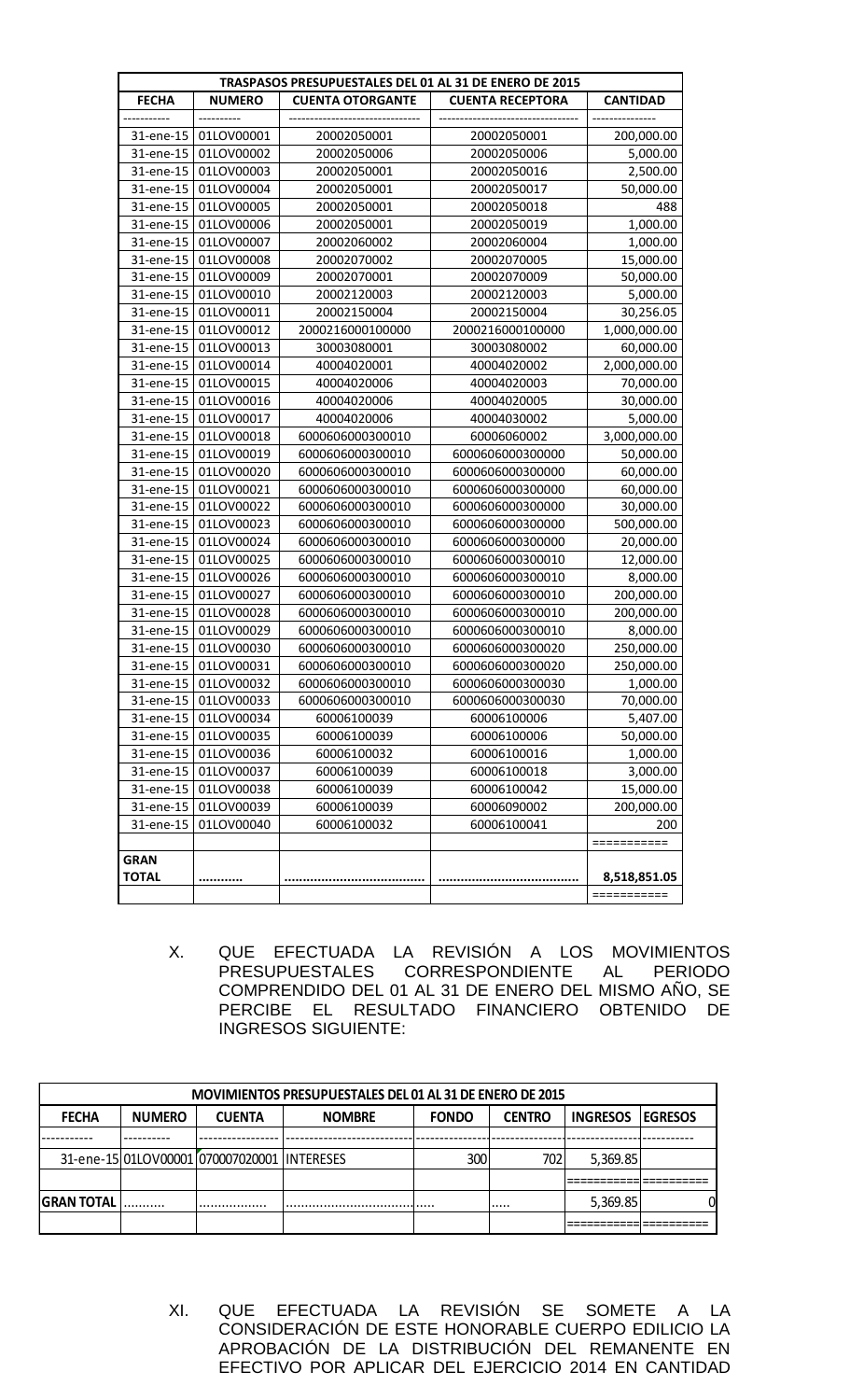#### DE **\$15,320,471.59** CANTIDAD QUE SE RELACIONA CONFORME A LA COLUMNA DE REMANENTE QUE SE DETALLA A CONTINUACIÓN:

| DISTRIBUCION DEL REMANENTE EN EFECTIVO POR APLICAR |                          |                              |                                                                                       |                 |                           |  |
|----------------------------------------------------|--------------------------|------------------------------|---------------------------------------------------------------------------------------|-----------------|---------------------------|--|
| <b>FECHA</b>                                       | <b>NUMERO</b>            | <b>CUENTA</b>                | <b>NOMBRE</b>                                                                         | <b>INGRESOS</b> | <b>EGRESOS</b>            |  |
|                                                    |                          |                              |                                                                                       |                 |                           |  |
| <b>INICIAL</b>                                     | 00MMC01084               | 200021002102                 | <b>MATERIAL DE</b><br>LIMPIEZA                                                        |                 | 8,000.00                  |  |
| <b>INICIAL</b>                                     | 00MMC01085               | 200022002201                 | ALIMENTACIÓN DE<br>PERSONAS                                                           |                 | 12,000.00                 |  |
| <b>INICIAL</b>                                     | 00MMC01086               | 200022002201                 | ALIMENTACIÓN DE<br>PERSONAS                                                           |                 | 12,000.00                 |  |
| <b>INICIAL</b>                                     | 00MMC01087               | 200025002503                 | <b>MEDICINASY</b><br><b>PRODUCTOS</b>                                                 |                 | 12,000.00                 |  |
| <b>INICIAL</b>                                     | 00MMC01088               | 200025002503                 | <b>FARMACÉUTICOS</b><br><b>MEDICINASY</b><br><b>PRODUCTOS</b><br><b>FARMACÉUTICOS</b> |                 | 24,000.00                 |  |
| <b>INICIAL</b>                                     | 00MMC01089               | 200025002503                 | <b>MEDICINASY</b><br><b>PRODUCTOS</b><br><b>FARMACÉUTICOS</b>                         |                 | 12,000.00                 |  |
| <b>INICIAL</b>                                     | 00MMC01090               | 200025002503                 | <b>MEDICINAS Y</b><br><b>PRODUCTOS</b><br><b>FARMACÉUTICOS</b>                        |                 | 28,000.00                 |  |
| <b>INICIAL</b>                                     | 00MMC01091               | 200025002504                 | MATERIALES, ACC. Y<br><b>SUMINISTROS</b><br><b>MÉDICOS</b>                            |                 | 35,000.00                 |  |
| <b>INICIAL</b>                                     | 00MMC01092               | 200025002504                 | MATERIALES, ACC. Y<br><b>SUMINISTROS</b><br><b>MÉDICOS</b>                            |                 | 200,000.00                |  |
| <b>INICIAL</b>                                     | 00MMC01093               | 200026002601                 | <b>COMBUSTIBLES</b>                                                                   |                 | 200,000.00                |  |
| <b>INICIAL</b>                                     | 00MMC01094               | 300032003201                 | ARRENDAMIENTO DE<br><b>EDIFICIOS Y LOCALES</b>                                        |                 | 550,000.00                |  |
| <b>INICIAL</b>                                     | 00MMC01095               | 300032003206                 | ARRENDAMIENTOS<br><b>ESPECIALES</b>                                                   |                 | 12,000.00                 |  |
| <b>INICIAL</b>                                     | 00MMC01096               | 300032003206                 | ARRENDAMIENTOS<br><b>ESPECIALES</b>                                                   |                 | 6,000.00                  |  |
| <b>INICIAL</b>                                     | 00MMC01097               | 300033003301                 | ASESORÍAS                                                                             |                 | 300,000.00                |  |
| <b>INICIAL</b>                                     | 00MMC01098               | 300033003301                 | ASESORÍAS                                                                             |                 | 100,000.00                |  |
| <b>INICIAL</b>                                     | 00MMC01099               | 300033003301                 | <b>ASESORÍAS</b>                                                                      |                 | 150,000.00                |  |
| <b>INICIAL</b>                                     | 00MMC01100               | 300033003301                 | ASESORÍAS                                                                             |                 | 60,000.00                 |  |
| <b>INICIAL</b>                                     | 00MMC01101               | 300033003301                 | <b>ASESORÍAS</b>                                                                      |                 | 150,000.00                |  |
| <b>INICIAL</b>                                     | 00MMC01102               | 300033003301                 | ASESORÍAS                                                                             |                 | 12,000.00                 |  |
| <b>INICIAL</b>                                     | 00MMC01103               | 300034003404                 | <b>SEGUROS DE BIENES</b><br>PATRIMONIALES                                             |                 | 80,000.00                 |  |
| <b>INICIAL</b>                                     | 00MMC01104               | 300035003510                 | DE EQUIPO DE<br><b>TRANSPORTE</b>                                                     |                 | 120,000.00                |  |
| <b>INICIAL</b>                                     | 00MMC01105               | 300037003701                 | PASAJES NACIONALES                                                                    |                 | 30,000.00                 |  |
| <b>INICIAL</b>                                     | 00MMC01106               | 300038003802                 | <b>GASTOS DE ORDEN</b><br>SOCIAL                                                      |                 | 300,000.00                |  |
| <b>INICIAL</b>                                     | 00MMC01107               | 500052005206                 | <b>BIENES INFORMÁTICOS</b>                                                            |                 | 80,000.00                 |  |
| <b>INICIAL</b>                                     | 00MMC01108               | 500053005301                 | VEHÍCULOS Y EQUIPO<br><b>TERRESTRE</b>                                                |                 | 1,781,580.00              |  |
| <b>INICIAL</b>                                     | 00MMC01109               | 200026002601                 | <b>COMBUSTIBLES</b>                                                                   |                 | 314,222.41                |  |
| <b>INICIAL</b>                                     | 00MMC01110               | 100011001106                 | SUELDOS AL PERSONAL<br>DE BASE                                                        |                 | 500,000.00                |  |
| <b>INICIAL</b>                                     | 00MMC01111               | 100012001202                 | <b>SALARIOS AL</b><br>PERSONAL EVENTUAL                                               |                 | 300,000.00                |  |
| <b>INICIAL</b>                                     | 00MMC01112               | 100012001202                 | SALARIOS AL<br>PERSONAL EVENTUAL                                                      |                 | 500,000.00                |  |
| <b>INICIAL</b>                                     | 00MMC01113               | 100012001202                 | <b>SALARIOS AL</b><br>PERSONAL EVENTUAL                                               |                 | 1,500,000.00              |  |
| <b>INICIAL</b>                                     | 00MMC01114               | 100011001101                 | REGIDORES Y SÍNDICO                                                                   |                 | 1,000,000.00              |  |
| <b>INICIAL</b>                                     | 00MMC01115               | 100013001350                 | COMPENSACIONES<br><b>EXTRAORDINARIAS</b>                                              |                 | 272,307.61                |  |
| <b>INICIAL</b><br><b>INICIAL</b>                   | 00MMC01116<br>00MMC01117 | 100013001350<br>100013001350 | <b>COMPENSACIONES</b><br>EXTRAORDINARIAS<br><b>COMPENSACIONES</b>                     |                 | 1,000,000.00<br>35,000.00 |  |
|                                                    |                          |                              | <b>EXTRAORDINARIAS</b>                                                                |                 |                           |  |
| <b>INICIAL</b>                                     | 00MMC01118               | 100013001350                 | <b>COMPENSACIONES</b>                                                                 |                 | 60,000.00                 |  |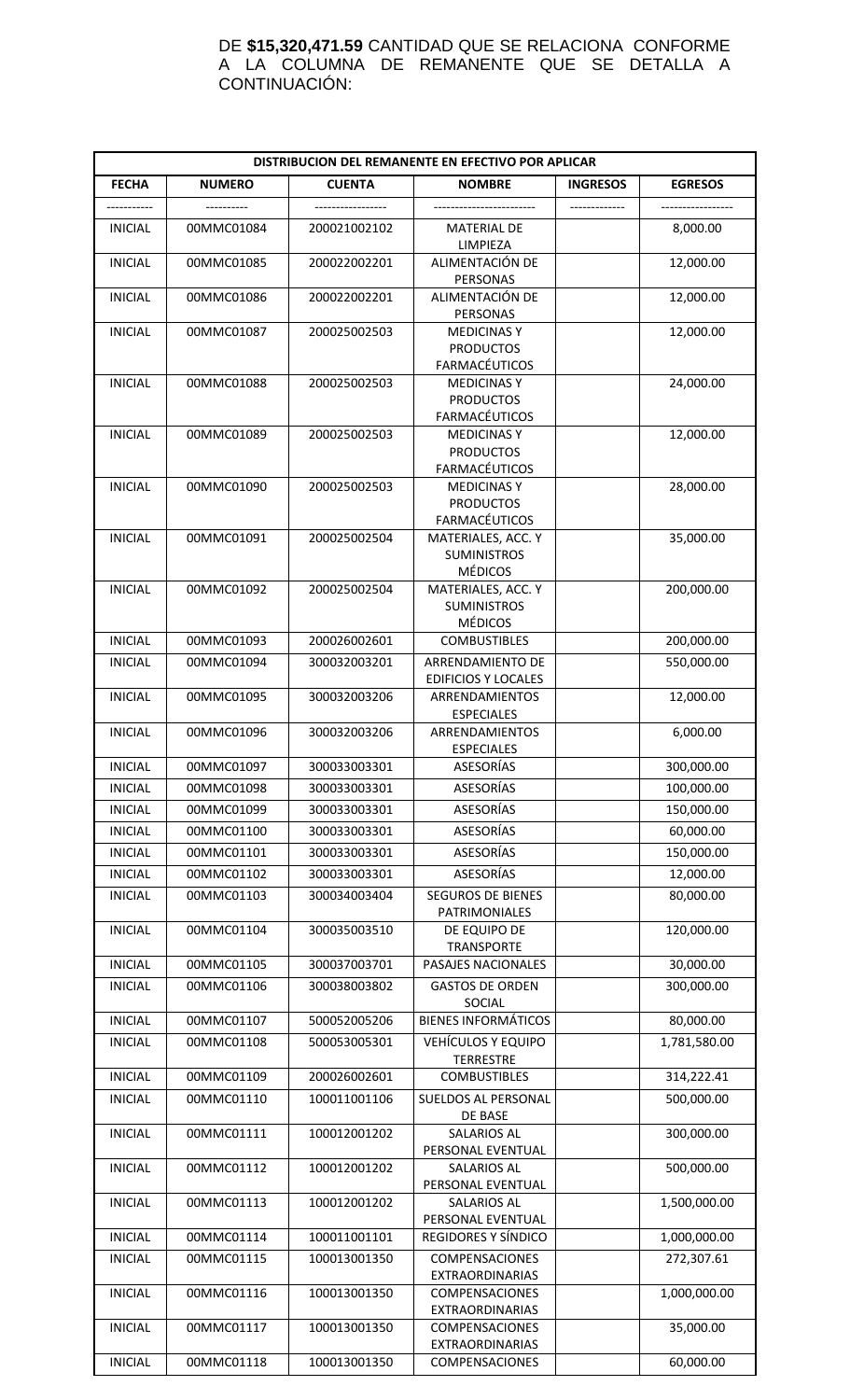|                             |            |              | <b>EXTRAORDINARIAS</b>                         |                             |               |
|-----------------------------|------------|--------------|------------------------------------------------|-----------------------------|---------------|
| <b>INICIAL</b>              | 00MMC01119 | 100015001507 | <b>OTRAS PRESTACIONES</b>                      |                             | 50,000.00     |
| <b>INICIAL</b>              | 00MMC01120 | 100015001507 | <b>OTRAS PRESTACIONES</b>                      |                             | 20,000.00     |
| <b>INICIAL</b>              | 00MMC01121 | 100015001507 | <b>OTRAS PRESTACIONES</b>                      |                             | 50,000.00     |
| <b>INICIAL</b>              | 00MMC01122 | 300032003201 | ARRENDAMIENTO DE<br><b>EDIFICIOS Y LOCALES</b> |                             | 100,000.00    |
| <b>INICIAL</b>              | 00MMC01123 | 300033003301 | <b>ASESORÍAS</b>                               |                             | 80,000.00     |
| <b>INICIAL</b>              | 00MMC01124 | 300033003301 | <b>ASESORÍAS</b>                               |                             | 30,000.00     |
| <b>INICIAL</b>              | 00MMC01125 | 300033003301 | <b>ASESORÍAS</b>                               |                             | 500,000.00    |
| <b>INICIAL</b>              | 00MMC01126 | 300033003301 | <b>ASESORÍAS</b>                               |                             | 30,000.00     |
| <b>INICIAL</b>              | 00MMC01127 | 300033003301 | <b>ASESORÍAS</b>                               |                             | 45,000.00     |
| <b>INICIAL</b>              | 00MMC01128 | 300033003301 | <b>ASESORÍAS</b>                               |                             | 5.000.00      |
| <b>INICIAL</b>              | 00MMC01129 | 300033003301 | <b>ASESORÍAS</b>                               |                             | 20,000.00     |
| <b>INICIAL</b>              | 00MMC01130 | 300033003301 | <b>ASESORÍAS</b>                               |                             | 10,000.00     |
| <b>INICIAL</b>              | 00MMC01131 | 300034003403 | <b>SERVICIOS BANCARIOS</b><br>Y FINANCIEROS    |                             | 20,000.00     |
| <b>INICIAL</b>              | 00MMC01132 | 600061006134 | <b>CLORACIÓN DE AGUA</b>                       |                             | 300,000.00    |
| <b>INICIAL</b>              | 00MMC01133 | 100011001104 | <b>SUELDOS AL PERSONAL</b><br>DE CONFIANZA     |                             | 3,246,399.26  |
| <b>INICIAL</b>              | 00MMC01134 | 600061006104 | URBANIZACIÓN                                   |                             | 240,950.08    |
| <b>INICIAL</b>              | 00MMC01135 | 600061006101 | <b>AGUA POTABLE</b>                            |                             | 254,686.59    |
| <b>INICIAL</b>              | 00MMC01136 | 600061006102 | <b>DRENAJE Y</b><br><b>ALCANTARILLADO</b>      |                             | 542,482.68    |
| <b>INICIAL</b>              | 00MMC01137 | 600061006134 | <b>CLORACION DE AGUA</b>                       |                             | 19,842.96     |
|                             |            |              |                                                | =========                   | ============  |
| <b>GRAN</b><br><b>TOTAL</b> |            |              |                                                | $\mathbf{0}$                | 15,320,471.59 |
|                             |            |              |                                                | $=$ $=$ $=$ $=$ $=$ $=$ $=$ | ============  |

MISMOS QUE CORRESPONDEN A LA DISTRIBUCIÓN DE LOS SALDOS EN CAJA, BANCOS Y CUENTAS POR COBRAR, MENOS CUENTAS POR PAGAR, CORRESPONDIENTES A LOS SALDOS FINALES AL 31 DICIEMBRE DE 2014, TODA VEZ QUE LOS MISMOS SATISFACEN LOS REQUISITOS LEGALES CORRESPONDIENTES

- XII. QUE UNA VEZ EFECTUADA LA REVISIÓN DE ESTADOS FINANCIEROS, LOS TRASPASOS Y MOVIMIENTOS PRESUPUESTALESDEL 01 AL 31 DE ENERO DE 2015, LA COMISIÓN EMITE LA APROBACIÓN DELOS MISMOS POR EL EJERCICIO DEL MANEJO DE RECURSOS QUE REALIZÓ LA TESORERÍA MUNICIPAL EN LOS LAPSOS CONSIGNADOS, DEL CUAL SE ANEXA UN TANTO DEL MISMO PARA QUE CONSTE EL APÉNDICE CORRESPONDIENTE
- XIII. QUE UNA VEZ EFECTUADA LA REVISIÓNY LA DISTRIBUCIÓN DEL REMANENTE EN EFECTIVO POR APLICAR DEL EJERCICIO 2014, LA COMISIÓN EMITE LA APROBACIÓN DELOS MISMOS PARA SEREJERCIDO EN EL PRESUPUESTO DE EGRESOS DE 2015, DEL CUAL SE ANEXA UN TANTO DEL MISMO PARA QUE CONSTE EL APÉNDICE CORRESPONDIENTE.

## **D I C T A M E N**

**PRIMERO.-** QUE SE APRUEBEN LOS ESTADOS FINANCIEROS QUE COMPRENDE EL EJERCICIO DE LOS RECURSOS PÚBLICOS POR EL LAPSO COMPRENDIDO DEL 01 AL 31 DE ENERODE 2015, MANIFESTANDO CON ELLO QUE DICHO ESTADO FINANCIERO MUESTRA UNA FORMA RAZONABLE DE LA ADMINISTRACIÓN DEL ERARIO PÚBLICO EJERCIDO.

**SEGUNDO.-** SE APRUEBEN CADA UNO DE LOS TRASPASOS PRESUPUESTALES, POR EL PERIODO COMPRENDIDO DEL 01 AL 31 DE ENERO DE 2015.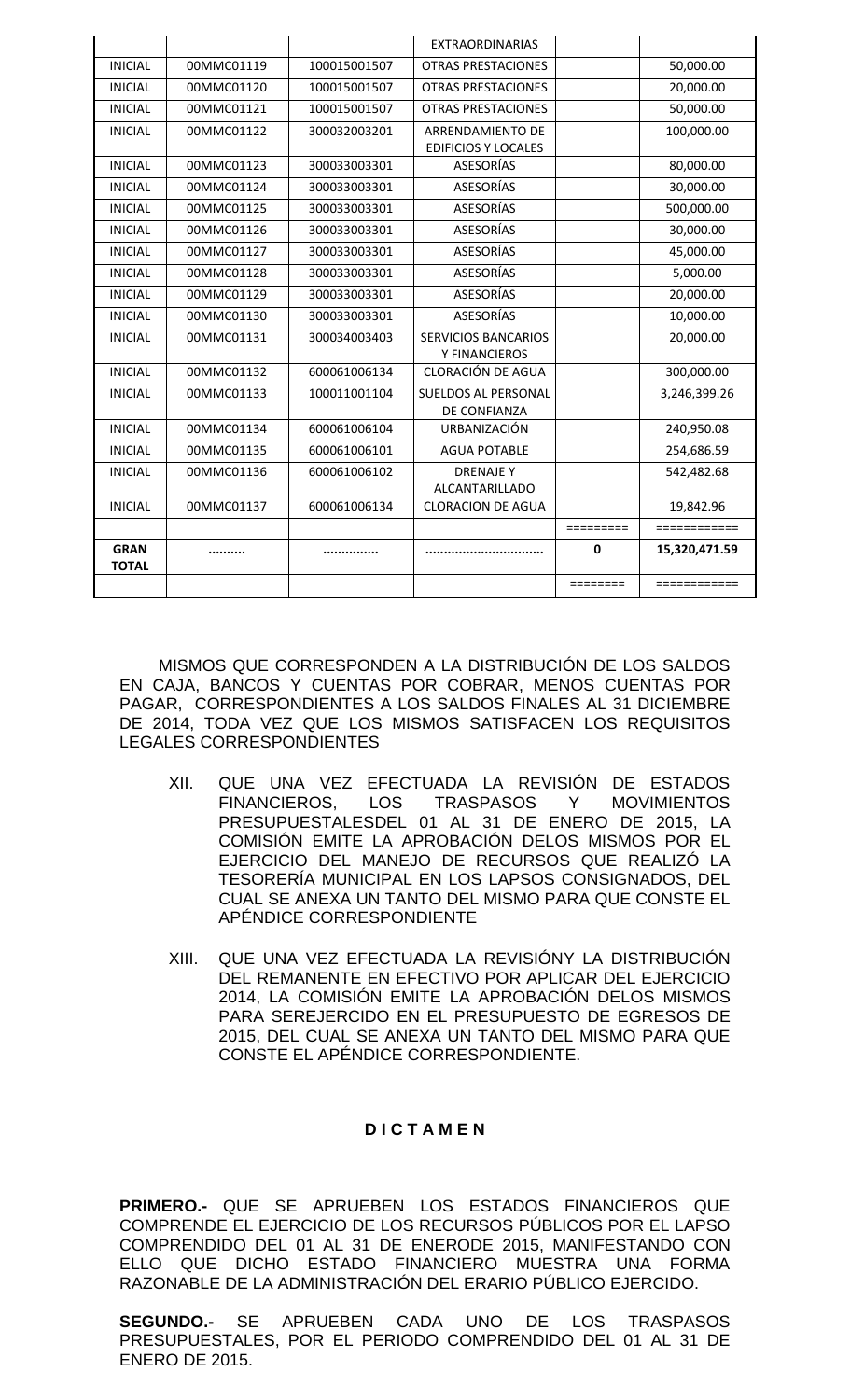**TERCERO.-** SE APRUEBEN CADA UNO DE LOS MOVIMIENTOS PRESUPUESTALES, POR EL PERIODO COMPRENDIDO DEL 01 AL 31 DE ENERO DE 2015.

**CUARTO.-** SE APRUEBE LA DISTRIBUCIÓN DEL REMANENTE EN EFECTIVO POR APLICAR DEL EJERCICIO 2014, APLICADO AL PRESUPUESTO DE EGRESOS DE 2015.

**QUINTO.-** SE REMITA UNA COPIA A LA AUDITORÍA SUPERIOR DEL ESTADO DE PUEBLA.- **ATENTAMENTE.- TEHUACAN, PUEBLA A 09 DE FEBRERO DE 2015.- COMISIÓN DE PATRIMONIO Y HACIENDA PÚBLICA MUNICIPAL.-** NORMA LILIANA FLORES MÉNDEZ.- PRESIDENTA.- JESUS AMADOR HERNÁNDEZ MARTÍNEZ.- MIEMBRO.- GLADYS GUADALUPE MARTÍNEZ GONZÁLEZ.- MIEMBRO.- AMBROSIO LINARES AMAYO.- MIEMBRO.- JUAN ÁLVAREZ CAMPOS.- MIEMBRO.- ABRAHAM DAVID AGUILAR SÁNCHEZ.- MIEMBRO.- FIRMAS ILEGIBLES".- FIRMAS ILEGIBLES".

SEÑORA PRESIDENTA MUNICIPAL Y REGIDORES, EN VOTACIÓN SE LES CONSULTA SI SE APRUEBA LA PROPUESTA PRESENTADA EN CUESTIÓN, LOS QUE ESTEN POR LA AFIRMATIVA SÍRVANSE MANIFESTARLO LEVANTANDO LA MANO.

HABIÉNDOSE ANALIZADO AMPLIAMENTE EL CONTENIDO DEL DICTAMEN DE REFERENCIA, POR MAYORÍA CON 11 VOTOS A FAVOR, 1 ABSTENCIÓN POR PARTE DEL REGIDOR ABRAHAM DAVID AGUILAR SÁNCHEZ Y 1 VOTO EN CONTRA POR PARTE DE LA REGIDORA PALOMA NOVELO ALDAZ, INTEGRANTES DEL H. CABILDO, SE DETERMINA EL SIGUIENTE:

## **A C U E R D O**

**PRIMERO.-** SE APRUEBAN LOS ESTADOS FINANCIEROS QUE COMPRENDE EL EJERCICIO DE LOS RECURSOS PÚBLICOS POR EL LAPSO COMPRENDIDO DEL 01 AL 31 DE ENERO DE 2015, MANIFESTANDO CON ELLO QUE DICHO ESTADO FINANCIERO MUESTRA UNA FORMA RAZONABLE DE LA ADMINISTRACIÓN DEL ERARIO PÚBLICO EJERCIDO, MISMO QUE ARROJA LO SIGUIENTE:

|                                    |               | ESTADO DE ORIGEN Y APLICACIÓN DE RECURSOS DEL 01 AL 31 DE ENERO DE 2015 |               |  |
|------------------------------------|---------------|-------------------------------------------------------------------------|---------------|--|
| <b>ORIGEN DE RECURSOS</b>          |               | APLICACIÓN DE RECURSOS                                                  |               |  |
| <b>IMPUESTOS</b>                   | 14,325,428.00 | SERVICIOS PERSONALES                                                    | 14,406,522.50 |  |
| <b>DERECHOS</b>                    | 4,148,005.43  | MATERIALES Y SUMINISTROS                                                | 2,065,544.04  |  |
| <b>PRODUCTOS</b>                   | 1,224,739.50  | SERVICIOS GENERALES                                                     | 6,965,759.96  |  |
| <b>APROVECHAMIENTOS</b>            | 1,100,073.00  | SUBSIDIOS, TRASFERENCIAS Y AYUDAS                                       | 2,384,216.75  |  |
| <b>PARTICIPACIONES</b>             | 24,509,551.20 | BIENES MUEBLES E INMUEBLES                                              | 52,049.09     |  |
| <b>INGRESOS EXTRAORDINARIOS</b>    | 4,941,385.74  | <b>INVERSIÓN PÚBLICA</b>                                                | 19,842.96     |  |
| FONDO PARA LA INVERSIÓN PÚBLICA    | 5,402,233.49  | DEUDA PÚBLICA PASIVO CIRCULANTE Y OTROS                                 | 0.00          |  |
| <b>TOTAL DE ORIGEN DE RECURSOS</b> | 55,651,416.36 | TOTAL DE APLICACIÓN DE RECURSOS                                         | 25,893,935.30 |  |
|                                    |               | REMANENTE DEL EJERCICIO                                                 | 29,757,481.06 |  |
|                                    |               | <b>SUMAS IGUALES</b>                                                    | 55,651,416.36 |  |

**SEGUNDO.-** SE APRUEBAN CADA UNO DE LOS TRASPASOS PRESUPUESTALES, POR EL PERIODO COMPRENDIDO DEL 01 AL 31 DE ENERO DE 2015, SE APERCIBE EL RESULTADO FINANCIERO SIGUIENTE:

| TRASPASOS PRESUPUESTALES DEL 01 AL 31 DE ENERO DE 2015 |                                                                                        |             |             |            |  |
|--------------------------------------------------------|----------------------------------------------------------------------------------------|-------------|-------------|------------|--|
| <b>FECHA</b>                                           | <b>CUENTA OTORGANTE</b><br><b>CUENTA RECEPTORA</b><br><b>NUMERO</b><br><b>CANTIDAD</b> |             |             |            |  |
|                                                        |                                                                                        |             |             |            |  |
|                                                        | 31-ene-15   01LOV00001                                                                 | 20002050001 | 20002050001 | 200,000.00 |  |
|                                                        | 31-ene-15   01LOV00002                                                                 | 20002050006 | 20002050006 | 5,000.00   |  |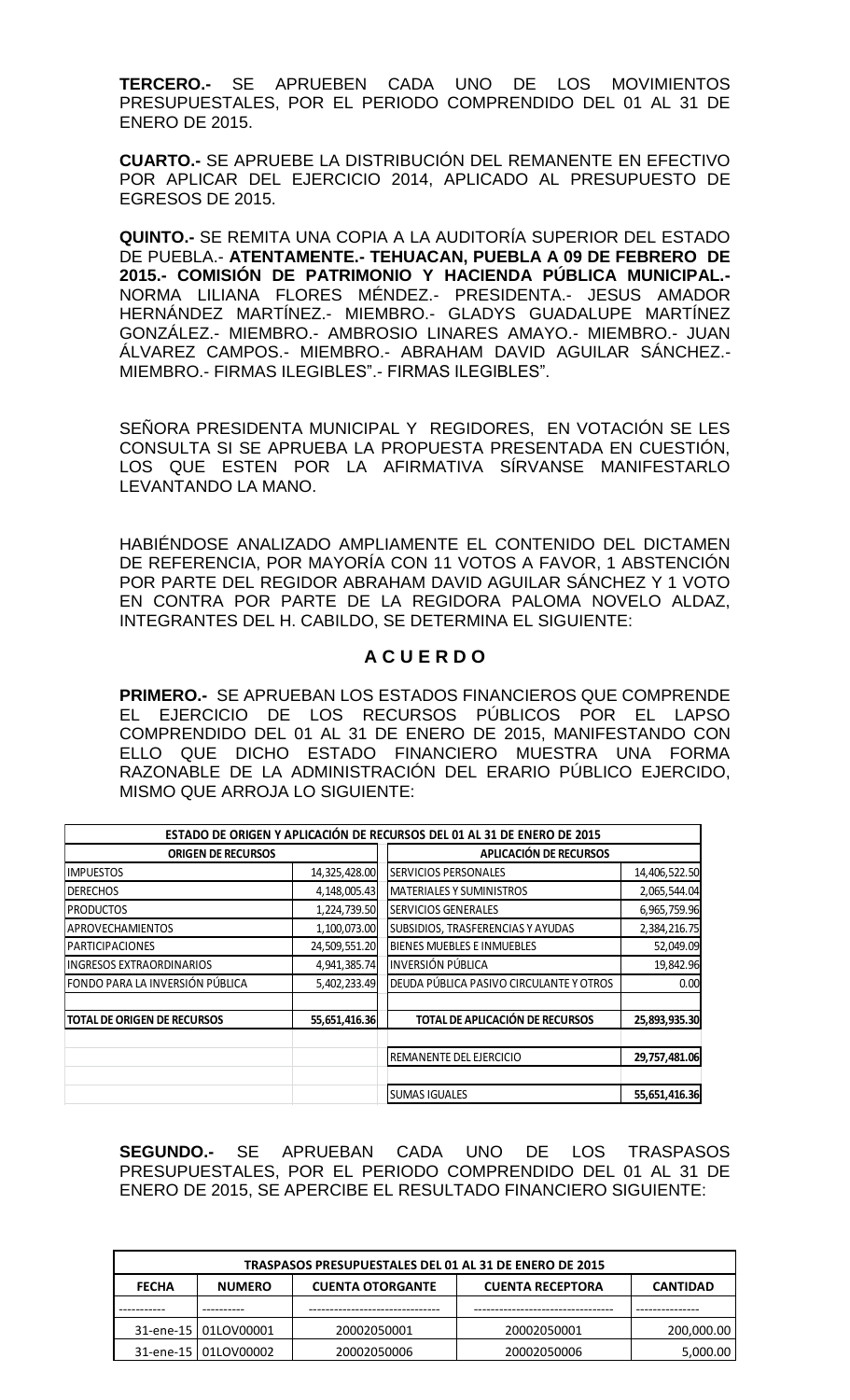|              |            |                  |                  | ===========  |
|--------------|------------|------------------|------------------|--------------|
| <b>TOTAL</b> |            |                  |                  | 8,518,851.05 |
| <b>GRAN</b>  |            |                  |                  | ===========  |
| 31-ene-15    | 01LOV00040 | 60006100032      | 60006100041      | 200          |
| 31-ene-15    | 01LOV00039 | 60006100039      | 60006090002      | 200,000.00   |
| 31-ene-15    | 01LOV00038 | 60006100039      | 60006100042      | 15,000.00    |
| 31-ene-15    | 01LOV00037 | 60006100039      | 60006100018      | 3,000.00     |
| 31-ene-15    | 01LOV00036 | 60006100032      | 60006100016      | 1,000.00     |
| 31-ene-15    | 01LOV00035 | 60006100039      | 60006100006      | 50,000.00    |
| 31-ene-15    | 01LOV00034 | 60006100039      | 60006100006      | 5,407.00     |
| 31-ene-15    | 01LOV00033 | 6000606000300010 | 6000606000300030 | 70,000.00    |
| 31-ene-15    | 01LOV00032 | 6000606000300010 | 6000606000300030 | 1,000.00     |
| 31-ene-15    | 01LOV00031 | 6000606000300010 | 6000606000300020 | 250,000.00   |
| 31-ene-15    | 01LOV00030 | 6000606000300010 | 6000606000300020 | 250,000.00   |
| 31-ene-15    | 01LOV00029 | 6000606000300010 | 6000606000300010 | 8,000.00     |
| 31-ene-15    | 01LOV00028 | 6000606000300010 | 6000606000300010 | 200,000.00   |
| 31-ene-15    | 01LOV00027 | 6000606000300010 | 6000606000300010 | 200,000.00   |
| 31-ene-15    | 01LOV00026 | 6000606000300010 | 6000606000300010 | 8,000.00     |
| 31-ene-15    | 01LOV00025 | 6000606000300010 | 6000606000300010 | 12,000.00    |
| 31-ene-15    | 01LOV00024 | 6000606000300010 | 6000606000300000 | 20,000.00    |
| 31-ene-15    | 01LOV00023 | 6000606000300010 | 6000606000300000 | 500,000.00   |
| 31-ene-15    | 01LOV00022 | 6000606000300010 | 6000606000300000 | 30,000.00    |
| 31-ene-15    | 01LOV00021 | 6000606000300010 | 6000606000300000 | 60,000.00    |
| 31-ene-15    | 01LOV00020 | 6000606000300010 | 6000606000300000 | 60,000.00    |
| 31-ene-15    | 01LOV00019 | 6000606000300010 | 6000606000300000 | 50,000.00    |
| 31-ene-15    | 01LOV00018 | 6000606000300010 | 60006060002      | 3,000,000.00 |
| 31-ene-15    | 01LOV00017 | 40004020006      | 40004030002      | 5,000.00     |
| 31-ene-15    | 01LOV00016 | 40004020006      | 40004020005      | 30,000.00    |
| 31-ene-15    | 01LOV00015 | 40004020006      | 40004020003      | 70,000.00    |
| 31-ene-15    | 01LOV00014 | 40004020001      | 40004020002      | 2,000,000.00 |
| 31-ene-15    | 01LOV00013 | 30003080001      | 30003080002      | 60,000.00    |
| 31-ene-15    | 01LOV00012 | 2000216000100000 | 2000216000100000 | 1,000,000.00 |
| 31-ene-15    | 01LOV00011 | 20002150004      | 20002150004      | 30,256.05    |
| 31-ene-15    | 01LOV00010 | 20002120003      | 20002120003      | 5,000.00     |
| 31-ene-15    | 01LOV00009 | 20002070001      | 20002070009      | 50,000.00    |
| 31-ene-15    | 01LOV00008 | 20002070002      | 20002070005      | 15,000.00    |
| 31-ene-15    | 01LOV00007 | 20002060002      | 20002060004      | 1,000.00     |
| 31-ene-15    | 01LOV00006 | 20002050001      | 20002050019      | 1,000.00     |
| 31-ene-15    | 01LOV00005 | 20002050001      | 20002050018      | 488          |
| 31-ene-15    | 01LOV00004 | 20002050001      | 20002050017      | 50,000.00    |
| 31-ene-15    | 01LOV00003 | 20002050001      | 20002050016      | 2,500.00     |

**TERCERO.-** SE APRUEBAN CADA UNO DE LOS MOVIMIENTOS PRESUPUESTALES, POR EL PERIODO COMPRENDIDO DEL 01 AL 31 DE ENERO DE 2015, SE PERCIBE EL RESULTADO FINANCIERO OBTENIDO DE INGRESOS SIGUIENTE:

**CUARTO.-** SE APRUEBA LA DISTRIBUCIÓN DEL REMANENTE EN EFECTIVO

| <b>MOVIMIENTOS PRESUPUESTALES DEL 01 AL 31 DE ENERO DE 2015</b> |               |                                             |               |              |               |                 |                |  |
|-----------------------------------------------------------------|---------------|---------------------------------------------|---------------|--------------|---------------|-----------------|----------------|--|
| <b>FECHA</b>                                                    | <b>NUMERO</b> | <b>CUENTA</b>                               | <b>NOMBRE</b> | <b>FONDO</b> | <b>CENTRO</b> | <b>INGRESOS</b> | <b>EGRESOS</b> |  |
|                                                                 |               |                                             |               |              |               |                 |                |  |
|                                                                 |               | 31-ene-15 01LOV00001 070007020001 INTERESES |               | 300          | 702           | 5,369.85        |                |  |
|                                                                 |               |                                             |               |              |               |                 |                |  |
| <b>GRAN TOTAL</b>                                               |               |                                             |               |              |               | 5,369.85        |                |  |
|                                                                 |               |                                             |               |              |               |                 |                |  |

POR APLICAR DEL EJERCICIO 2014, APLICADO AL PRESUPUESTO DE EGRESOS DE 2015, QUE SE DETALLA A CONTINUACIÓN: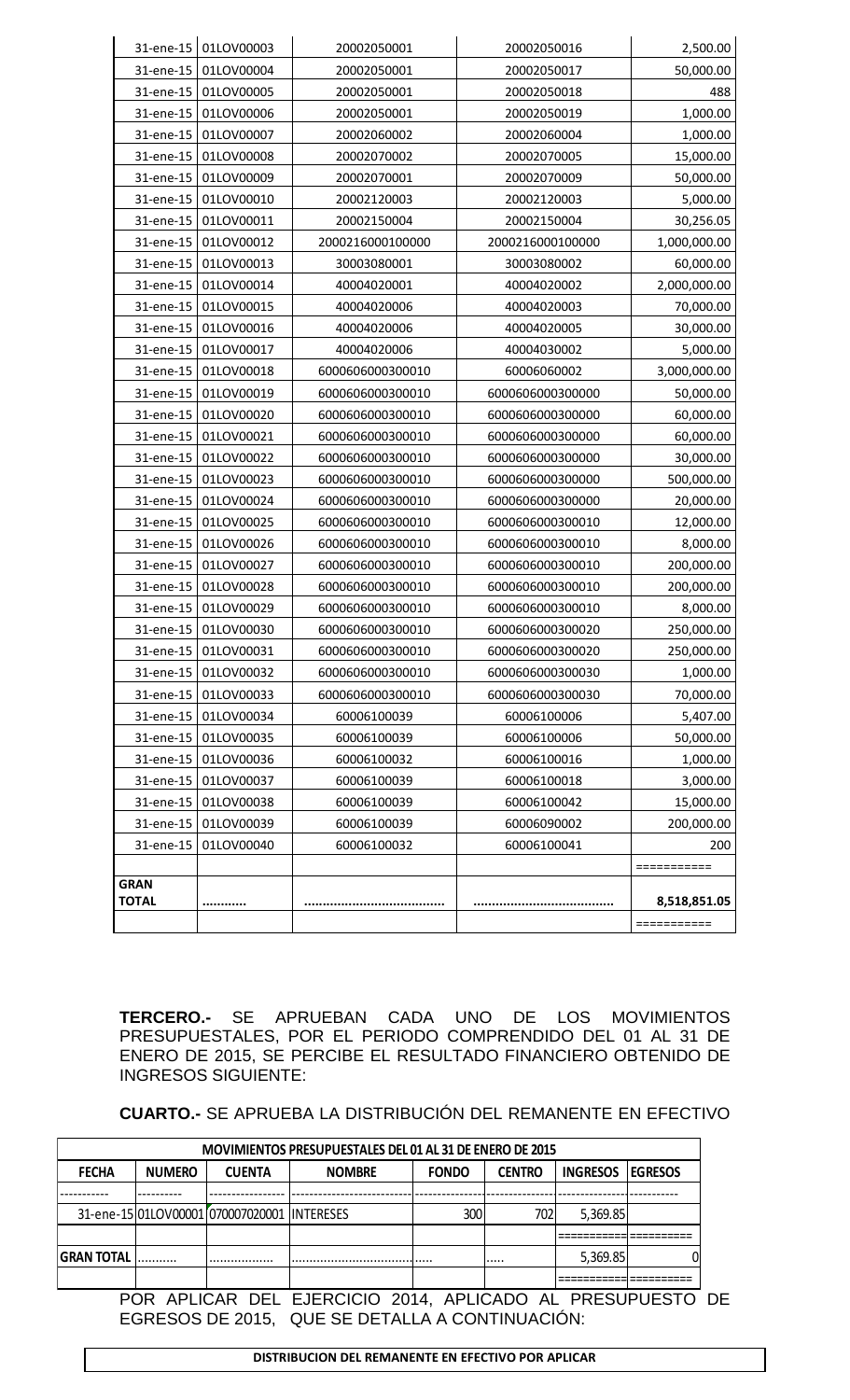| <b>FECHA</b>   | <b>NUMERO</b> | <b>CUENTA</b> | <b>NOMBRE</b>                                         | <b>INGRESOS</b> | <b>EGRESOS</b> |
|----------------|---------------|---------------|-------------------------------------------------------|-----------------|----------------|
|                |               |               |                                                       |                 |                |
| <b>INICIAL</b> | 00MMC01084    | 200021002102  | <b>MATERIAL DE LIMPIEZA</b>                           |                 | 8,000.00       |
| <b>INICIAL</b> | 00MMC01085    | 200022002201  | ALIMENTACIÓN DE<br>PERSONAS                           |                 | 12,000.00      |
| <b>INICIAL</b> | 00MMC01086    | 200022002201  | ALIMENTACIÓN DE<br>PERSONAS                           |                 | 12,000.00      |
| <b>INICIAL</b> | 00MMC01087    | 200025002503  | <b>MEDICINAS Y</b><br><b>PRODUCTOS</b>                |                 | 12,000.00      |
|                |               |               | <b>FARMACÉUTICOS</b>                                  |                 |                |
| <b>INICIAL</b> | 00MMC01088    | 200025002503  | <b>MEDICINAS Y</b>                                    |                 | 24,000.00      |
|                |               |               | <b>PRODUCTOS</b><br><b>FARMACÉUTICOS</b>              |                 |                |
| <b>INICIAL</b> | 00MMC01089    | 200025002503  | <b>MEDICINAS Y</b>                                    |                 | 12,000.00      |
|                |               |               | <b>PRODUCTOS</b><br><b>FARMACÉUTICOS</b>              |                 |                |
| <b>INICIAL</b> | 00MMC01090    | 200025002503  | <b>MEDICINAS Y</b>                                    |                 | 28,000.00      |
|                |               |               | <b>PRODUCTOS</b><br><b>FARMACÉUTICOS</b>              |                 |                |
| <b>INICIAL</b> | 00MMC01091    | 200025002504  | MATERIALES, ACC. Y<br><b>SUMINISTROS MÉDICOS</b>      |                 | 35,000.00      |
| <b>INICIAL</b> | 00MMC01092    | 200025002504  | MATERIALES, ACC. Y                                    |                 | 200,000.00     |
|                |               |               | <b>SUMINISTROS MÉDICOS</b>                            |                 |                |
| <b>INICIAL</b> | 00MMC01093    | 200026002601  | <b>COMBUSTIBLES</b>                                   |                 | 200,000.00     |
| <b>INICIAL</b> | 00MMC01094    | 300032003201  | <b>ARRENDAMIENTO DE</b><br><b>EDIFICIOS Y LOCALES</b> |                 | 550,000.00     |
| <b>INICIAL</b> | 00MMC01095    | 300032003206  | ARRENDAMIENTOS<br><b>ESPECIALES</b>                   |                 | 12,000.00      |
| <b>INICIAL</b> | 00MMC01096    | 300032003206  | ARRENDAMIENTOS<br><b>ESPECIALES</b>                   |                 | 6,000.00       |
| <b>INICIAL</b> | 00MMC01097    | 300033003301  | ASESORÍAS                                             |                 | 300,000.00     |
| <b>INICIAL</b> | 00MMC01098    | 300033003301  | <b>ASESORÍAS</b>                                      |                 | 100,000.00     |
| <b>INICIAL</b> | 00MMC01099    | 300033003301  | <b>ASESORÍAS</b>                                      |                 | 150,000.00     |
| <b>INICIAL</b> | 00MMC01100    | 300033003301  | <b>ASESORÍAS</b>                                      |                 | 60,000.00      |
| <b>INICIAL</b> | 00MMC01101    | 300033003301  | <b>ASESORÍAS</b>                                      |                 | 150,000.00     |
| <b>INICIAL</b> | 00MMC01102    | 300033003301  | <b>ASESORÍAS</b>                                      |                 | 12,000.00      |
| <b>INICIAL</b> | 00MMC01103    | 300034003404  | <b>SEGUROS DE BIENES</b><br>PATRIMONIALES             |                 | 80,000.00      |
| <b>INICIAL</b> | 00MMC01104    | 300035003510  | DE EQUIPO DE<br><b>TRANSPORTE</b>                     |                 | 120,000.00     |
| <b>INICIAL</b> | 00MMC01105    | 300037003701  | PASAJES NACIONALES                                    |                 | 30,000.00      |
| <b>INICIAL</b> | 00MMC01106    | 300038003802  | <b>GASTOS DE ORDEN</b><br>SOCIAL                      |                 | 300,000.00     |
| <b>INICIAL</b> | 00MMC01107    | 500052005206  | <b>BIENES INFORMÁTICOS</b>                            |                 | 80,000.00      |
| <b>INICIAL</b> | 00MMC01108    | 500053005301  | <b>VEHÍCULOS Y EQUIPO</b>                             |                 | 1,781,580.00   |
|                |               |               | <b>TERRESTRE</b>                                      |                 |                |
| <b>INICIAL</b> | 00MMC01109    | 200026002601  | <b>COMBUSTIBLES</b>                                   |                 | 314,222.41     |
| <b>INICIAL</b> | 00MMC01110    | 100011001106  | SUELDOS AL PERSONAL                                   |                 | 500,000.00     |
| <b>INICIAL</b> | 00MMC01111    | 100012001202  | DE BASE<br>SALARIOS AL PERSONAL                       |                 | 300,000.00     |
| <b>INICIAL</b> | 00MMC01112    | 100012001202  | <b>EVENTUAL</b><br>SALARIOS AL PERSONAL               |                 | 500,000.00     |
|                |               |               | <b>EVENTUAL</b>                                       |                 |                |
| <b>INICIAL</b> | 00MMC01113    | 100012001202  | SALARIOS AL PERSONAL<br><b>EVENTUAL</b>               |                 | 1,500,000.00   |
| <b>INICIAL</b> | 00MMC01114    | 100011001101  | REGIDORES Y SÍNDICO                                   |                 | 1,000,000.00   |
| <b>INICIAL</b> | 00MMC01115    | 100013001350  | <b>COMPENSACIONES</b><br><b>EXTRAORDINARIAS</b>       |                 | 272,307.61     |
| <b>INICIAL</b> | 00MMC01116    | 100013001350  | COMPENSACIONES<br><b>EXTRAORDINARIAS</b>              |                 | 1,000,000.00   |
| <b>INICIAL</b> | 00MMC01117    | 100013001350  | <b>COMPENSACIONES</b>                                 |                 | 35,000.00      |
| <b>INICIAL</b> | 00MMC01118    | 100013001350  | <b>EXTRAORDINARIAS</b><br><b>COMPENSACIONES</b>       |                 | 60,000.00      |
| <b>INICIAL</b> | 00MMC01119    | 100015001507  | <b>EXTRAORDINARIAS</b><br><b>OTRAS PRESTACIONES</b>   |                 | 50,000.00      |
| <b>INICIAL</b> | 00MMC01120    | 100015001507  | <b>OTRAS PRESTACIONES</b>                             |                 | 20,000.00      |
| <b>INICIAL</b> | 00MMC01121    | 100015001507  | <b>OTRAS PRESTACIONES</b>                             |                 | 50,000.00      |
| <b>INICIAL</b> | 00MMC01122    | 300032003201  | ARRENDAMIENTO DE                                      |                 | 100,000.00     |
| <b>INICIAL</b> | 00MMC01123    | 300033003301  | <b>EDIFICIOS Y LOCALES</b><br><b>ASESORÍAS</b>        |                 | 80,000.00      |
| <b>INICIAL</b> | 00MMC01124    | 300033003301  | <b>ASESORÍAS</b>                                      |                 | 30,000.00      |
| <b>INICIAL</b> | 00MMC01125    | 300033003301  | ASESORÍAS                                             |                 | 500,000.00     |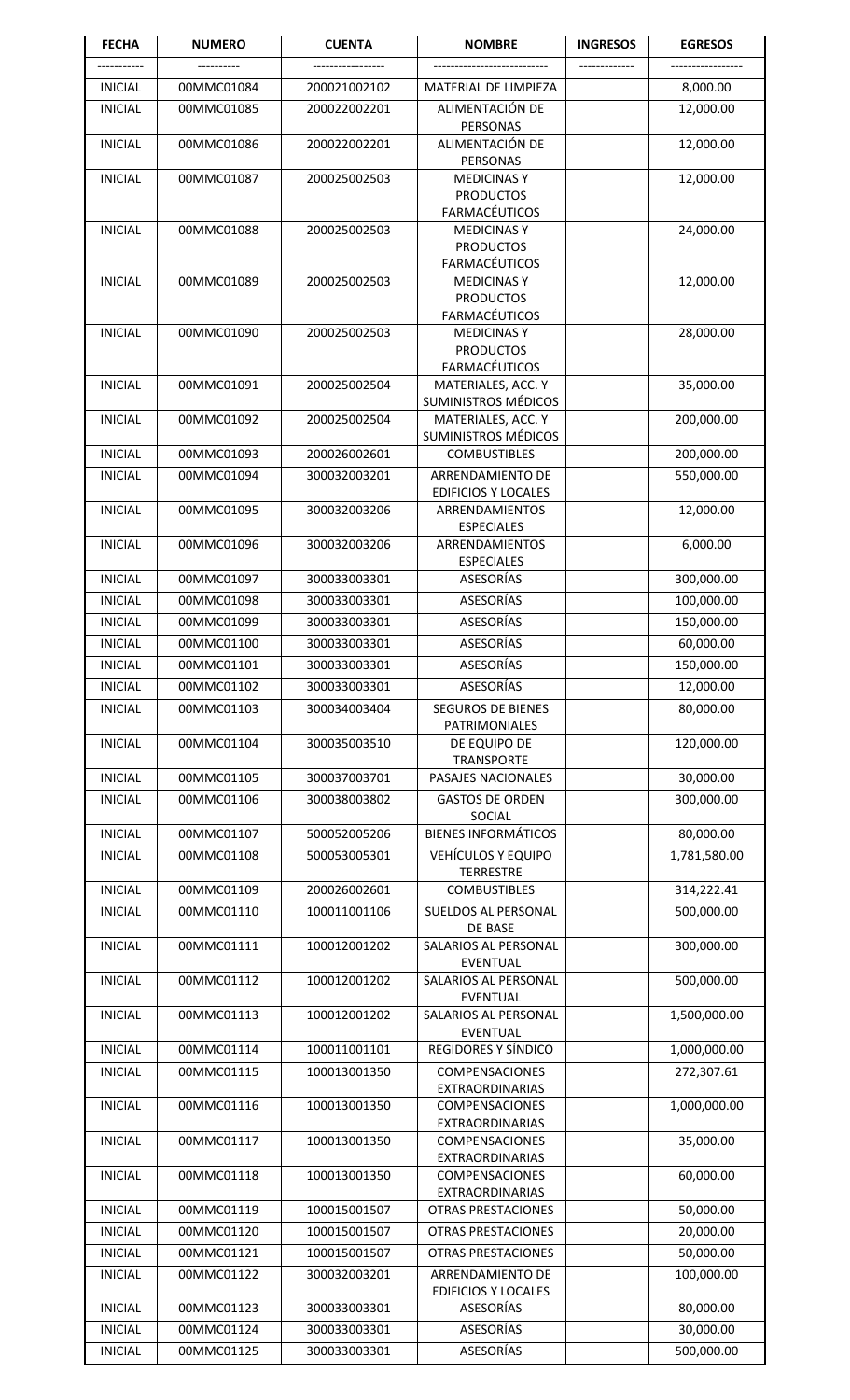| <b>INICIAL</b>              | 00MMC01126 | 300033003301 | ASESORÍAS                                          |              | 30,000.00     |
|-----------------------------|------------|--------------|----------------------------------------------------|--------------|---------------|
| <b>INICIAL</b>              | 00MMC01127 | 300033003301 | ASESORÍAS                                          |              | 45,000.00     |
| <b>INICIAL</b>              | 00MMC01128 | 300033003301 | ASESORÍAS                                          |              | 5,000.00      |
| <b>INICIAL</b>              | 00MMC01129 | 300033003301 | ASESORÍAS                                          |              | 20,000.00     |
| <b>INICIAL</b>              | 00MMC01130 | 300033003301 | ASESORÍAS                                          |              | 10,000.00     |
| <b>INICIAL</b>              | 00MMC01131 | 300034003403 | <b>SERVICIOS BANCARIOS Y</b><br><b>FINANCIEROS</b> |              | 20,000.00     |
| <b>INICIAL</b>              | 00MMC01132 | 600061006134 | CLORACIÓN DE AGUA                                  |              | 300,000.00    |
| <b>INICIAL</b>              | 00MMC01133 | 100011001104 | <b>SUELDOS AL PERSONAL</b><br>DE CONFIANZA         |              | 3,246,399.26  |
| <b>INICIAL</b>              | 00MMC01134 | 600061006104 | <b>URBANIZACIÓN</b>                                |              | 240,950.08    |
| <b>INICIAL</b>              | 00MMC01135 | 600061006101 | <b>AGUA POTABLE</b>                                |              | 254,686.59    |
| <b>INICIAL</b>              | 00MMC01136 | 600061006102 | <b>DRENAJE Y</b><br>ALCANTARILLADO                 |              | 542,482.68    |
| <b>INICIAL</b>              | 00MMC01137 | 600061006134 | <b>CLORACION DE AGUA</b>                           |              | 19,842.96     |
|                             |            |              |                                                    | ========     | ============  |
| <b>GRAN</b><br><b>TOTAL</b> |            |              |                                                    | $\mathbf{0}$ | 15,320,471.59 |
|                             |            |              |                                                    |              |               |

**QUINTO.-** SE REMITA UNA COPIA A LA AUDITORÍA SUPERIOR DEL ESTADO DE PUEBLA.

LO ANTERIOR CON FUNDAMENTO EN LOS DISPOSITIVOS LEGALES INVOCADOS EN EL DICTAMEN DE REFERENCIA.

**COMISIÓN DE PATRIMONIO Y HACIENDA PÚBLICA MUNICIPAL.- ANÁLISIS, DISCUSIÓN Y EN SU CASO APROBACIÓN DEL DICTAMEN PARA AUTORIZAR LA ADQUISICIÓN DE VEHÍCULOS PARA LAS JUNTAS AUXILIARES E INSPECTORÍAS DEL MUNICIPIO, CON RECURSOS PROPIOS DEL H. AYUNTAMIENTO, ASI COMO UNA UNIDAD PARA PRESIDENCIA DEL H. AYUNTAMIENTO DE TEHUACAN, PUEBLA.**

SEÑORA REGIDORA TIENE USTED EL USO DE LA PALABRA.

LA REGIDORA NORMA LILIANA FLORES MÉNDEZ, PROCEDE A DAR LECTURA AL DICTAMEN CORRESPONDIENTE, MISMO QUE A LA LETRA DICE:

## **"…HONORABLE CABILDO:**

LOS SUSCRITOS, REGIDORES LIC. NORMA LILIANA FLORES, C. JESUS AMADOR HERNANDEZ MARTINEZ, C. GLADYS GUADALUPE MARTINEZ GONZALEZ, C. AMBROSIO LINARES AMAYO, C. JUAN ALVAREZ CAMPOS, C. ABRAHAM DAVID AGUILAR SANCHEZ, PRESIDENTA E INTEGRANTES DE LA **COMISIÓN DE PATRIMONIO Y HACIENDA PÚBLICA MUNICIPAL**; EN USO DE LAS FACULTADES QUE ME CONFIERE EL ARTICULO 78 FRACCION V, DE LA LEY ORGANICA MUNICIPAL, SOMETO A LA CONSIDERACION DE ESTE HONORABLE CUERPO COLEGIADO EL PRESENTE DICTAMEN, EL CUAL SE PROPONE A EFECTO DE DOTAR DE PARQUE VEHICULAR A LAS JUNTAS AUXILIARES E INSPECTORÍAS QUE CONFORMAN EL MUNICIPIO DE TEHUACÁN PUEBLA, ASI COMO UNA UNIDAD PARA PRESIDENCIA DEL H. AYUNTAMIENTO DE TEHUACAN, PUEBLA; Y QUE SE SOMETE A SU CONSIDERACIÓN PARA QUE SE ADQUIERAN CON RECURSOS PROPIOS DEL H. AYUNTAMIENTO DE ESTE MUNICIPIO, EN VIRTUD DE LA IMPORTANCIA QUE REVISTEN LAS REFERIDAS UNIDADES AUTOMOTRICES PARA CUBRIR LAS NECESIDADES DE TRANSPORTE DEL PERSONAL ADSCRITO A LAS MISMAS, POR LO QUE:

## **C O N S I D E R A N D O**

I. QUE EL ARTÍCULO 115 DE LA CONSTITUCIÓN POLÍTICA DE LOS ESTADOS UNIDOS MEXICANOS EN SU PÁRRAFO PRIMERO FRACCIÓN II, DETERMINA QUE LOS AYUNTAMIENTOS TENDRÁN FACULTADES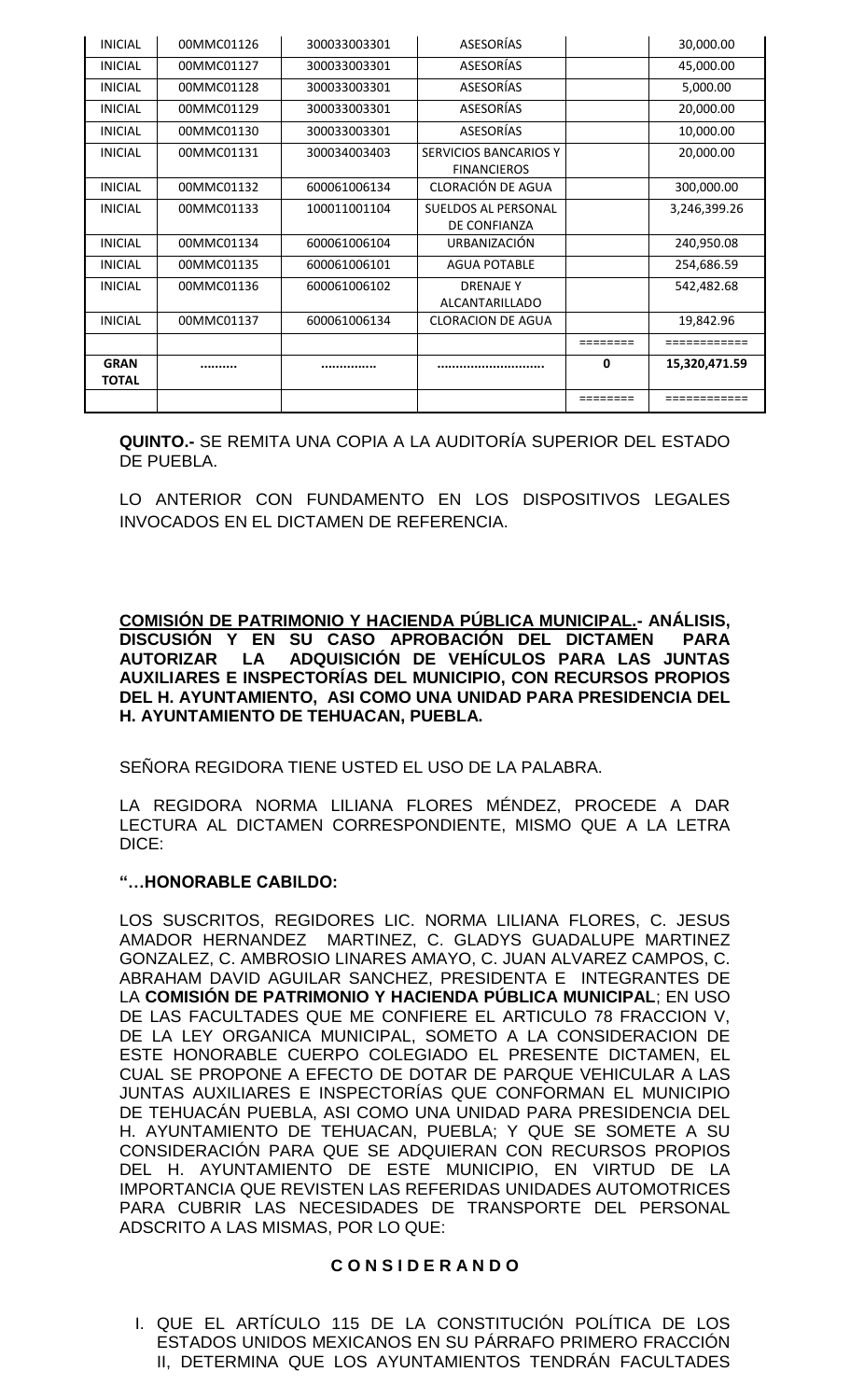PARA APROBAR, DE ACUERDO CON LAS LEYES EN MATERIA MUNICIPAL QUE DEBERÁN EXPEDIR LAS LEGISLATURAS DE LOS ESTADOS, LOS BANDOS DE POLICÍA Y GOBIERNO, LOS REGLAMENTOS, CIRCULARES Y DISPOSICIONES ADMINISTRATIVAS DE OBSERVANCIA GENERAL DENTRO DE SUS RESPECTIVAS JURISDICCIONES, QUE ORGANICEN LA ADMINISTRACIÓN PÚBLICA MUNICIPAL, REGULEN LAS MATERIAS, PROCEDIMIENTOS, FUNCIONES Y SERVICIOS PÚBLICOS DE SU COMPETENCIA Y ASEGUREN LA PARTICIPACIÓN CIUDADANA Y VECINAL; MISMA DISPOSICIÓN QUE ES TRASLADADA A LA FRACCIÓN III DEL ARTÍCULO 105 DE LA CONSTITUCIÓN POLÍTICA DEL ESTADO LIBRE Y SOBERANO DE PUEBLA;

- II. QUE EL DIVERSO 103 DE LA CONSTITUCION POLITICA DEL ESTADO LIBRE Y SOBERANO DE PUEBLA, DETERMINA QUE LOS MUNICIPIOS TIENEN PERSONALIDAD JURIDICA, PATRIMONIO PROPIO Y QUE LOS AYUNTAMIENTOS MANEJARAN CONFORME A LA LEY Y ADMINISTRARAN LIBREMENTE SU HACIENDA;
- III. QUE EL ARTICULO 92 FRACCION V DE LA LEY ANTERIORMENTE CITADA, FACULTA Y OBLIGA A LOS REGIDORES A DICTAMINAR E INFORMAR SOBRE LOS ASUNTOS QUE LES ENCOMIENDE EL AYUNTAMIENTO; POR LO QUE SE HACE SABER QUE DERIVADO DE LAS NECESIDADES DE TRANSPORTE QUE TIENE EL PERSONAL ADSCRITO A LAS DIFERENTES JUNTAS AUXILIARES ASÍ COMO DE LAS DOS INSPECTORÍAS QUE CONFORMAN EL MUNICIPIO DE TEHUACÁN, PUEBLA; ES EL MOTIVO POR EL CUAL SE SOMETE A ESTE HONORABLE CABILDO LA APROBACIÓN PARA LA ADQUISICIÓN DE PARQUE VEHICULAR CON EL OBJETIVO DE MEJORAR LA CALIDAD DE SERVICIO QUE LOS MISMOS BRINDEN A LA CIUDADANÍA, ASÍ COMO DE PODERSE TRASLADAR Y GESTIONAR SOLUCIONES A LAS DIVERSAS NECESIDADES DE LAS MISMAS;
- IV. QUE EL ARTÍCULO 143 DE LA LEY ORGÁNICA MUNICIPAL, FACULTA A LOS AYUNTAMIENTOS DE CONFORMIDAD CON LAS CORRESPONDIENTES NORMATIVAS A ADMINISTRAR LIBREMENTE LA HACIENDA PÚBLICA MUNICIPAL, DEBIENDO DENTRO DE LOS LÍMITES LEGALES CORRESPONDIENTES, Y DE ACUERDO CON EL PRESUPUESTO DE EGRESOS Y EL PLAN DE DESARROLLO MUNICIPAL VIGENTES, ATENDER EFICAZMENTE LOS DIFERENTES RAMOS DE LA ADMINISTRACIÓN PÚBLICA MUNICIPAL.
- V. QUE EL ARTÍCULO 110, DE LA LEY DE COORDINACIÓN PARA EL FEDERALISMO HACENDARIO DEL ESTADO DE PUEBLA Y SUS MUNICIPIOS; ESTABLECE QUE PARA EL ÓPTIMO APROVECHAMIENTO DE LOS RECURSOS DE ESTE FONDO, LOS MUNICIPIOS LOS DESTINARÁN A LO ESTABLECIDO POR LA LEY DE COORDINACIÓN FISCAL; DANDO PRIORIDAD A LOS RUBROS SIGUIENTES: I. AMORTIZACIÓN DE EMPRÉSTITOS CONTRAÍDOS; II. AL PAGO DE SUS NECESIDADES VINCULADAS A LA SEGURIDAD PÚBLICA; III. A LA EJECUCIÓN DE OBRA DE INFRAESTRUCTURA; Y IV. AL PAGO DE DERECHOS Y APROVECHAMIENTOS POR CONCEPTO DE AGUA Y DESCARGAS DE AGUAS RESIDUALES;
- VI. EL ARTÍCULO 76 PRIMER PÁRRAFO DE LA LEY ORGÁNICA MUNICIPAL, DETERMINA QUE LOS AYUNTAMIENTOS SESIONARAN VÁLIDAMENTE CON LA ASISTENCIA DE LA MAYORÍA DE SUS MIEMBROS Y DEL SECRETARIO DEL AYUNTAMIENTO O LA PERSONA QUE LEGALMENTE LO SUSTITUYA;
- VII. EL DIVERSO 77 DE LA REFERIDA LEY ESTABLECE QUE LOS ACUERDOS DE LOS AYUNTAMIENTOS SE TOMARAN POR MAYORÍA DE VOTOS DEL PRESIDENTE MUNICIPAL, REGIDORES Y SINDICO, Y EN CASO DE EMPATE, EL PRESIDENTE MUNICIPAL TENDRÁ VOTO DE CALIDAD;
- VIII. ASÍ MISMO, LA FRACCIÓN IV DEL ARTÍCULO 78 DE LA LEY ORGÁNICA MUNICIPAL DETERMINA QUE SON ATRIBUCIONES DE LOS AYUNTAMIENTOS EXPEDIR BANDOS DE POLICÍA Y GOBIERNO,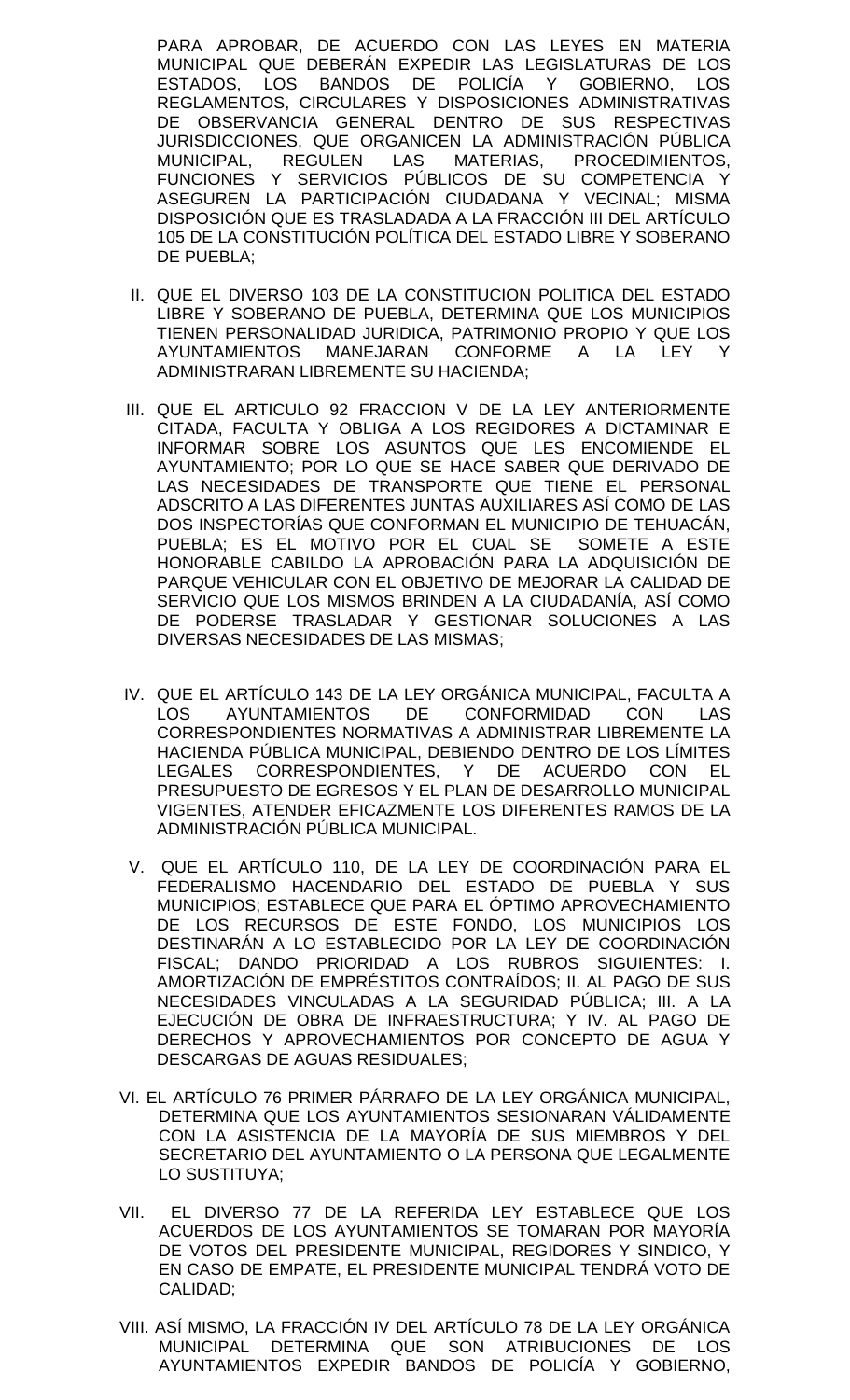REGLAMENTOS, CIRCULARES Y DISPOSICIONES ADMINISTRATIVAS DE OBSERVANCIA GENERAL, REFERENTES A SU ORGANIZACIÓN, FUNCIONAMIENTO, SERVICIOS PÚBLICOS QUE DEBAN PRESTAR Y DEMÁS ASUNTOS DE SU COMPETENCIA, SUJETÁNDOSE A LAS BASES NORMATIVAS ESTABLECIDAS POR LA CONSTITUCIÓN POLÍTICA DEL ESTADO LIBRE Y SOBERANO DE PUEBLA, VIGILANDO SU OBSERVANCIA Y APLICACIÓN;

- IX. DE IGUAL FORMA LA FRACCIÓN XVIII DEL REFERIDO DIVERSO 78 DE LA CITADA LEY ORGÁNICA MUNICIPAL, ESTABLECE QUE LOS AYUNTAMIENTOS PODRÁN PROMOVER CUANTO ESTIMEN CONVENIENTE PARA EL PROGRESO ECONÓMICO, SOCIAL Y CULTURAL DEL MUNICIPIO Y ACORDAR LA REALIZACIÓN DE LAS OBRAS PÚBLICAS QUE FUEREN NECESARIAS;
- X. EL ARTÍCULO 92 DE LA LEY ORGÁNICA MUNICIPAL, ESTIPULA EN SUS FRACCIONES III, IV Y V QUE SON FACULTADES Y OBLIGACIONES DE LOS REGIDORES EL EJERCER LAS FACULTADES DE DELIBERACIÓN Y DECISIÓN DE LOS ASUNTOS QUE LE COMPETEN AL AYUNTAMIENTO, Y COLABORAR EN LA ELABORACIÓN DE LOS PRESUPUESTOS DE INGRESOS Y EGRESOS DEL MUNICIPIO, ASÍ COMO FORMAR PARTE DE LAS COMISIONES, PARA LAS QUE FUEREN DESIGNADOS POR EL AYUNTAMIENTO Y DICTAMINAR E INFORMAR SOBRE LOS ASUNTOS QUE LES ENCOMIENDE EL AYUNTAMIENTO, RESPECTIVAMENTE; Y LO CUAL CONCATENADO QUE SEA CON LO ESTIPULADO POR EL DIVERSO 96 FRACCIÓN II IBÍDEM, QUE ESTABLECE QUE DENTRO DE LAS COMISIONES PERMANENTES DE REGIDORES SE ENCUENTRAN LA DE PATRIMONIO Y HACIENDA PÚBLICA MUNICIPAL, DE LA QUE FORMAMOS PARTE LOS SUSCRITOS Y QUE SE DEBERÁ ANALIZAR, DISCUTIR Y PROPONER SOBRE EL DICTAMEN QUE POR EL PRESENTE MEDIO SOMETEMOS A SU CONSIDERACIÓN;
- XI. EL DIVERSO 94 DE LA REFERIDA LEY ORGÁNICA MUNICIPAL ESTABLECE QUE LOS AYUNTAMIENTOS, PARA FACILITAR EL DESPACHO DE LOS ASUNTOS QUE LE COMPETEN, NOMBRARÁN COMISIONES PERMANENTES O TRANSITORIAS, QUE LOS EXAMINEN E INSTRUYAN HASTA PONERLOS EN ESTADO DE RESOLUCIÓN;
- XII. ASÍ MISMO, LOS ARTÍCULOS 140 Y 141 DE LA MULTICITADA LEY ORGÁNICA MUNICIPAL, ESTABLECE QUE EL PATRIMONIO MUNICIPAL SE CONSTITUYE POR LA UNIVERSALIDAD DE LOS DERECHOS Y ACCIONES DE QUE ES TITULAR EL MUNICIPIO, LOS CUALES PUEDEN VALORARSE ECONÓMICAMENTE Y SE ENCUENTRAN DESTINADOS A LA REALIZACIÓN DE SUS FINES, ASÍ MISMO FORMAN PARTE DEL PATRIMONIO MUNICIPAL, LA HACIENDA PÚBLICA MUNICIPAL, ASÍ COMO AQUELLOS BIENES Y DERECHOS QUE POR CUALQUIER TÍTULO LE TRANSFIERAN AL MUNICIPIO, LA FEDERACIÓN, EL ESTADO, LOS PARTICULARES O CUALQUIER OTRO ORGANISMO PÚBLICO O PRIVADO;
- XIII. QUE EL ARTÍCULO 150 FRACCIÓN IX DE LA MULTICITADA LEY ORGÁNICA MUNICIPAL ESTABLECE QUE EL GASTO MUNICIPAL SE EJERCERÁ DE ACUERDO A LO QUE DETERMINE EL AYUNTAMIENTO, PERO COMO MÍNIMO DEBERÁ PROVEERSE LO RELATIVO A LAS JUNTAS AUXILIARES;
- XIV. QUE EL ARTÍCULO 2 FRACCIÓN PRIMERA DE LA LEY DE ADQUISICIONES, ARRENDAMIENTOS Y SERVICIOS DEL SECTOR PÚBLICO ESTATAL Y MUNICIPAL ESTABLECE QUE PARA EL MEJOR CUMPLIMIENTO DE SU OBJETO, LAS DISPOSICIONES DE ESTA LEY ESTABLECEN Y REGULAN LAS ACCIONES RELATIVAS A LA<br>PLANEACIÓN, PROGRAMACIÓN, PRESUPUESTACIÓN, PLANEACIÓN, PROGRAMACIÓN, PRESUPUESTACIÓN, CONTRATACIÓN, GASTO, EJECUCIÓN Y CONTROL QUE, EN MATERIA DE ADQUISICIONES, ARRENDAMIENTOS Y PRESTACIÓN DE SERVICIOS REALICEN EL PODER EJECUTIVO DEL ESTADO Y LOS GOBIERNOS MUNICIPALES, A TRAVÉS DE SUS TITULARES O DE QUIEN LOS PRESIDA Y REPRESENTE EN EL CASO DE LOS AYUNTAMIENTOS, DE LAS UNIDADES ADMINISTRATIVAS QUE DEPENDAN DIRECTAMENTE DE AQUÉLLOS, DE LAS DEPENDENCIAS DE LA ADMINISTRACIÓN PÚBLICA CENTRALIZADA ESTATAL Y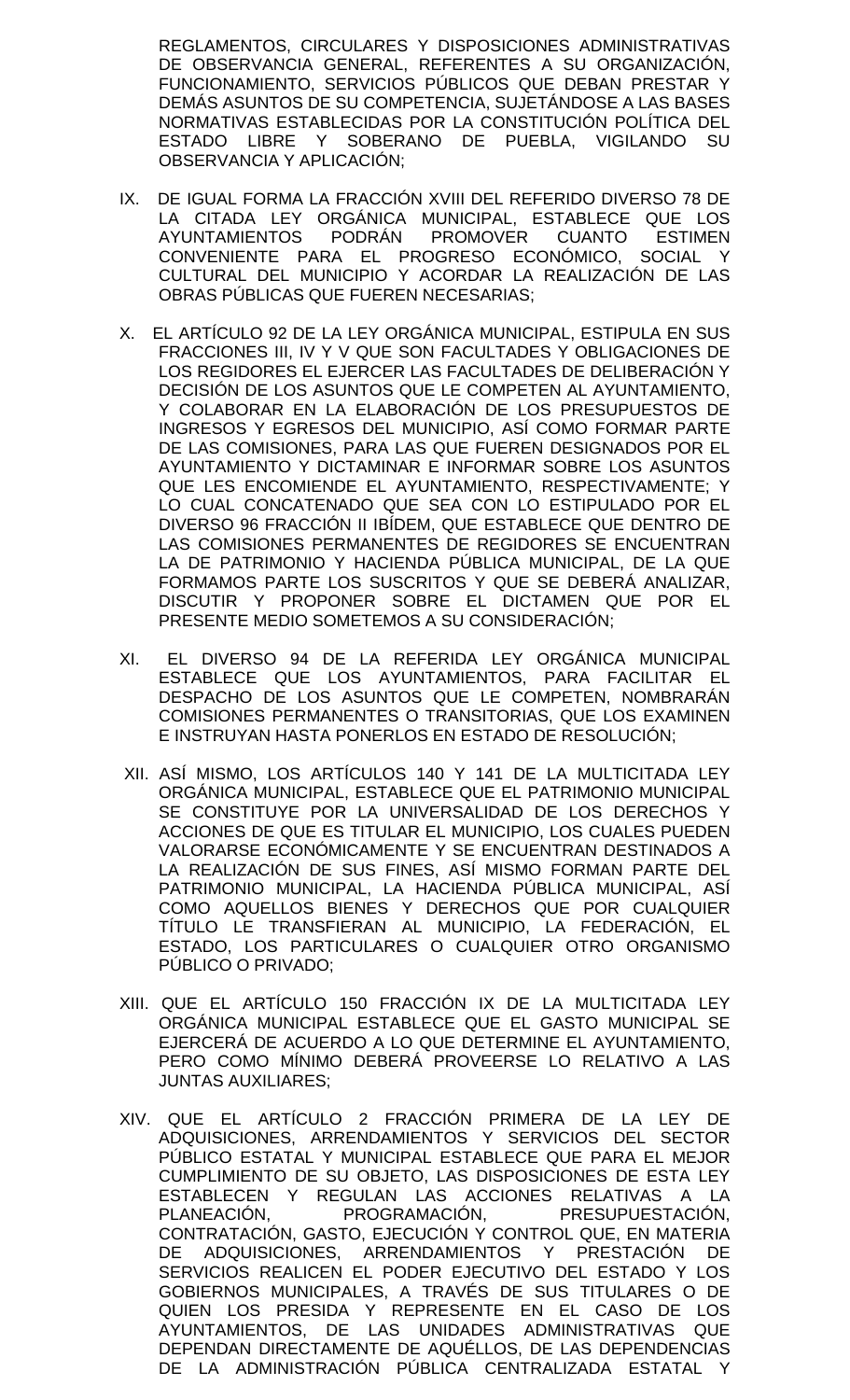MUNICIPAL Y DE LAS ENTIDADES PARAESTATALES Y PARAMUNICIPALES;

- XV. QUE, LA ACCIÓN QUE SE REALIZARA SERA LA ADQUISICIÓN DE VEHÍCULOS PARA LAS JUNTAS AUXILIARES E INSPECTORÍAS QUE CONFORMAN EL MUNICIPIO DE TEHUACÁN, PUEBLA; ASI COMO UNA UNIDAD PARA PRESIDENCIA DEL H. AYUNTAMIENTO DE TEHUACAN, PUEBLA; CON RECURSOS PROPIOS DEL HONORABLE AYUNTAMIENTO Y CONSISTENTE EN QUINCE UNIDADES MARCA NISSAN TIPO TSURU MODELO 2015 CON UN COSTO UNITARIO DE \$102,389.66 (CIENTO DOS MIL TRESCIENTOS OCHENTA Y NUEVE PESOS 66/100 M. N.) MÁS IVA Y LAS CUALES SERÁN FINANCIADAS CON RECURSOS PROPIOS DEL HONORABLE AYUNTAMIENTO;
- XVI**.** POR LO TANTO, SOMETEMOS A CONSIDERACIÓN DE ESTE H. CABILDO MUNICIPAL EL PRESENTE DICTAMEN QUE DETERMINARA LA ADQUISICIÓN DE QUINCE VEHÍCULOS AUTOMOTORES PARA DOTAR DE PARQUE VEHICULAR A LAS JUNTAS AUXILIARES E INSPECTORÍAS QUE CONFORMAN EL MUNICIPIO DE TEHUACÁN, PUEBLA; ASI COMO UNA UNIDAD PARA PRESIDENCIA DEL H. AYUNTAMIENTO DE TEHUACAN, PUEBLA; A TRAVÉS DE RECURSOS PROPIOS DEL HONORABLE AYUNTAMIENTO DE TEHUACÁN, PUEBLA; Y EN BASE A LOS SIGUIENTES LINEAMIENTOS:

**PRIMERO:** SE RESPONSABILIZA A LOS PRESIDENTES AUXILIARES DE TODAS Y CADA UNA DE LAS JUNTAS AUXILIARES Y A LOS INSPECTORES DE LAS DOS INSPECTORÍAS QUE CONFORMAN AL MUNICIPIO DE TEHUACÁN, PUEBLA; ASI COMO PARA PRESIDENCIA DEL H. AYUNTAMIENTO DE TEHUACAN, PUEBLA; Y AL PERSONAL ADSCRITO A LOS MISMOS Y A LOS CUALES SE LE CONFIERE EL USO, MANTENIMIENTO Y CUIDADO DE LAS MISMAS, PARA BRINDAR UNA MEJOR ATENCIÓN A LAS NECESIDADES DE LA CIUDADANÍA EN GENERAL Y DE LAS ACTIVIDADES PREPONDERANTES DE LAS CITADAS AUTORIDADES MUNICIPALES QUE CONFORMAN LAS JUNTAS AUXILIARES E INSPECTORÍAS.

**SEGUNDO:** SE ENTREGA LAS MULTICITADAS UNIDADES AUTOMOTORES A LAS JUNTAS AUXILIARES E INSPECTORÍAS DEL MUNICIPIO DE TEHUACÁN, PUEBLA, ASI COMO UNA UNIDAD PARA PRESIDENCIA DEL H. AYUNTAMIENTO DE TEHUACAN, PUEBLA; A TRAVÉS DE SUS AUTORIDADES ADMINISTRATIVAS EN COMODATO A EFECTO DE QUE TENGAN EL USO Y DISFRUTE DE LAS MISMAS, PERO NO LA PROPIEDAD, POR PERTENECER AL PATRIMONIO DEL HONORABLE AYUNTAMIENTO DE TEHUACÁN, PUEBLA; Y SE MANEJARAN BAJO LA NORMATIVIDAD Y SUPERVISIÓN DE LAS AUTORIDADES CORRESPONDIENTES.

POR LO EXPUESTO Y FUNDADO EN LOS CONSIDERANDOS QUE ANTECEDEN Y EN USO DE LAS FACULTADES CONFERIDAS A ESTA COMISIÓN DE PATRIMONIO Y HACIENDA PÚBLICA MUNICIPAL, SE PROPONE A CONSIDERACIÓN DE ESTE HONORABLE CUERPO COLEGIADO EL SIGUIENTE:

## D I C T A M E N

**UNICO.-** SE SOLICITA A ESTE HONORABLE CABILDO, AUTORICE LA ADQUISICIÓN DE QUINCE UNIDADES MARCA NISSAN TIPO TSURU MODELO 2015 CON UN COSTO UNITARIO DE \$102,389.66 (CIENTO DOS MIL TRESCIENTOS OCHENTA Y NUEVE PESOS 66/100 M. N.) MÁS IVA Y LAS CUALES SERÁN FINANCIADAS CON RECURSOS PROPIOS DEL HONORABLE AYUNTAMIENTO PARA DOTAR DE PARQUE VEHICULAR A LAS JUNTAS AUXILIARES E INSPECTORÍAS QUE CONFORMAN EL MUNICIPIO DE TEHUACÁN, PUEBLA; ASI COMO UNA UNIDAD A LA PRESIDENCIA DEL H. AYUNTAMIENTO DE TEHUACAN, PUEBLA; A TRAVÉS DE SUS AUTORIDADES ADMINISTRATIVAS EN VIRTUD DE SER UNA NECESIDAD PRIMORDIAL DE LAS MISMAS PARA BRINDAR UN MEJOR SERVICIO A LA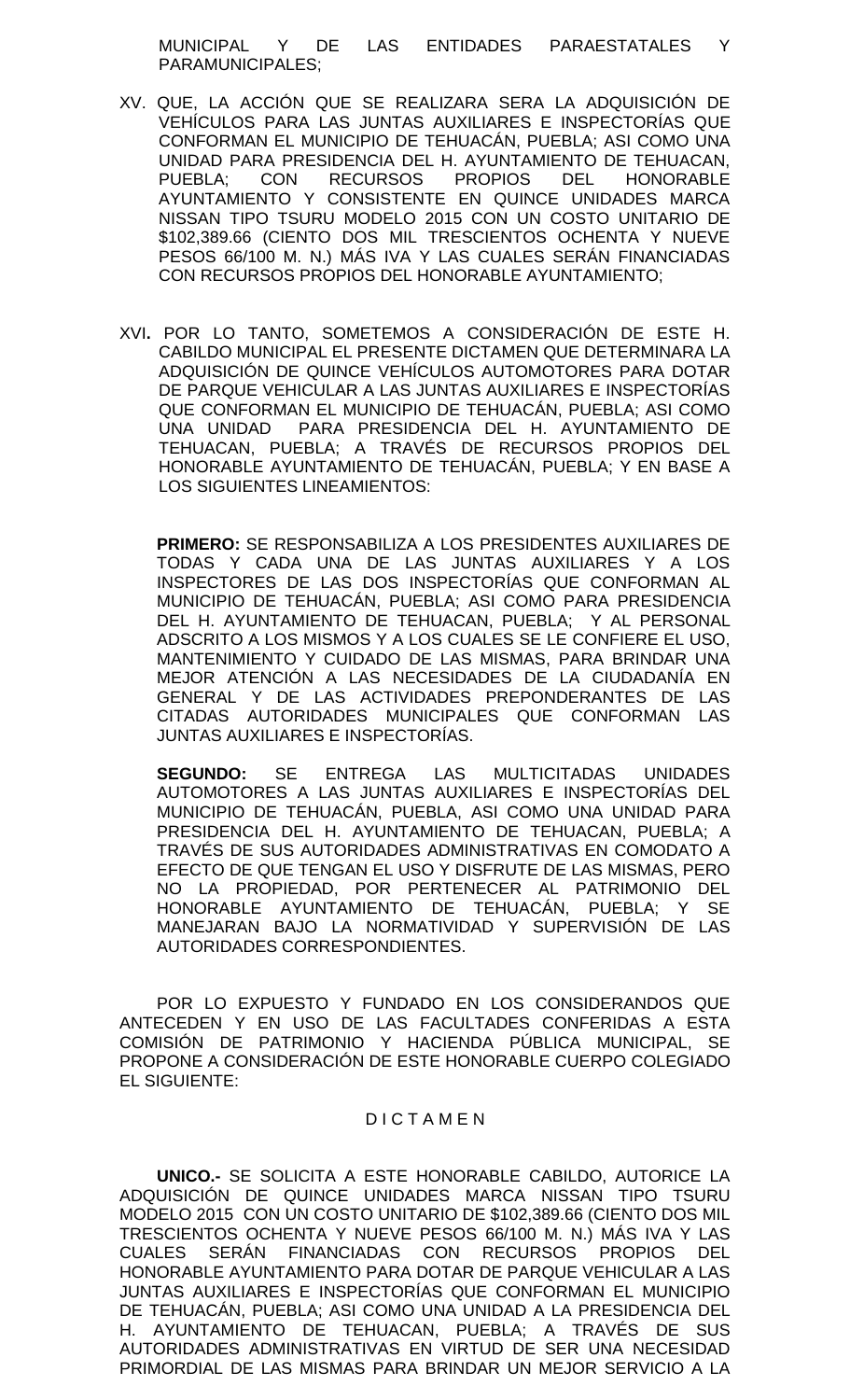CIUDADANÍA A EFECTO DE QUE PUEDAN REALIZAR SUS GESTIONES, ENCOMIENDAS Y DEMÁS NECESIDADES, PARA ALCANZAR ASÍ, LAS METAS ESTABLECIDAS EN NUESTRA ADMINISTRACIÓN PÚBLICA MUNICIPAL, EN FUNCION DE LOS CONSIDERANDOS ANOTADOS EN EL CUERPO DEL PRESENTE DICTAMEN.- **A T E N T A M E N T E.- TEHUACAN, PUEBLA; A 10 DE FEBRERO DEL AÑO 2015.- LIC. NORMA LILIANA FLORES MÉNDEZ.- PRESIDENTA DE LA COMISION.- C. JESÚS AMADOR HERNÁNDEZ MARTÍNEZ.- INTEGRANTE.- C. GLADYS GUADALUPE MARTÍNEZ GONZÁLEZ.- INTEGRANTE.- C. AMBROSIO LINARES AMAYO.- INTEGRANTE.- C. JUAN ÁLVAREZ CAMPOS.- INTEGRANTE.- C. ABRAHAM DAVID AGUILAR SÁNCHEZ.- INTEGRANTE.- FIRMAS ILEGIBLES".**

LA REGIDORA MARTHA GARCÍA DE LA CADENA ROMERO: PREGUNTA SI ERA UN PORCENTAJE.

LA REGIDORA NORMA LILIANA FLORES MÉNDEZ: LE EXPLICA SOBRE LAS CANTIDADES.

LA C. ERNESTINA FERNÁNDEZ MÉNDEZ, COMENTA QUE SE PUEDE ABSORBER TODO EL GASTO Y NO QUITARLES A LOS PRESIDENTES AUXILIARES PARTE DE SUS PARTICIPACIONES.

EL REGIDOR AMBROSIO LINARES AMAYO: ES IMPORTANTE QUE CUENTEN CON ESTE MEDIO Y HACE LA RECOMENDACIÓN QUE SE LES EXPLIQUE QUE ES SÓLO PARA USO OFICIAL, NO PARA USO PERSONAL.

EL LIC. MIGUEL ÁNGEL ROMERO CALDERON: PIDE QUE SE CHEQUE BIEN TANTO EN FISCAL Y CONTABILIDAD, PARA NO TENER ALGÚN PROBLEMA A FUTURO, Y CHECAR BIEN EN QUÉ SENTIDO SE LES VA A DAR, YA QUE VAN A ESTAR AL SERVICIO DEL AYUNTAMIENTO, Y TAMBIÉN VAN A SALIR A NOMBRE DEL AYUNTAMIENTO, YA QUE EL ASUNTO LEGAL EN LAS JUNTAS AUXILIARES CAMBIO Y LE GUSTARÍA CHECAR BIEN EL DICTAMEN IGUAL QUE EL AUDITOR.

LA REGIDORA NORMA LILIANA FLORES MÉNDEZ: COMENTA QUE EN CUESTIÓN CONTABLE SE VA QUEDAR INVENTARIADAS A CARGO DE PRESIDENCIA Y LA PARTE RESPONSABLE SERIA A TRAVÉS DEL SÍNDICO PARA HACER EL CONVENIO.

EL LIC. MIGUEL ÁNGEL ROMERO CALDERON, PIDE QUE SEA MÁS DETALLADO, PARA QUE NO SEA CONTRAPRODUCENTE, Y SUGIERE HABLAR CON LOS PRESIDENTES.

LA REGIDORA CLAUDIA OROZCO LÓPEZ: PREGUNTA SI VAN A ESTAR VIGILADAS ESTAS UNIDADES.

LA C. ERNESTINA FERNÁNDEZ MÉNDEZ: EXPLICA QUE SÓLO ES PARA QUE ELLOS SE PUEDAN TRASLADAR, PARA VENIR POR SUS APOYOS, QUEDARA COMO COMODATO.

LA REGIDORA CLAUDIA OROZCO LÓPEZ: PREGUNTA A LA REGIDORA DE HACIENDA QUE CUAL ES EL MONTO TOTAL DE LA COMPRA DE TODOS LOS VEHÍCULOS.

LA REGIDORA NORMA LILIANA FLORES MÉNDEZ, RESPONDE: \$1,781,625.00 Y ESTA CANTIDAD SALE DE GASTOS PROPIOS.

LA REGIDORA MARTHA GARCÍA DE LA CADENA ROMERO: SI ES IMPORTANTE EL APOYO PARA TODAS ELLAS, PERO QUIERE QUE ELLOS SIENTAN LA RESPONSABILIDAD.

EL REGIDOR AMBROSIO LINARES AMAYO: SUGIERE QUE SI DEBE DE HABER UNA APORTACIÓN POR PARTE DE ELLOS, PARA QUE LES CUESTE UN POCO MÁS.

EL REGIDOR ABRAHAM DAVID AGUILAR SÁNCHEZ: NO HAY FORMA DE QUE SEA UNA FORMA COMO DE DONADOR.

LA REGIDORA NORMA LILIANA FLORES MÉNDEZ: NO, PORQUE NO TIENEN FIGURA PÚBLICA YA QUE SON COMO DIRECCIONES.

EL LIC. MIGUEL ÁNGEL ROMERO CALDERON: YA QUE TAMPOCO SON AUTORIDAD.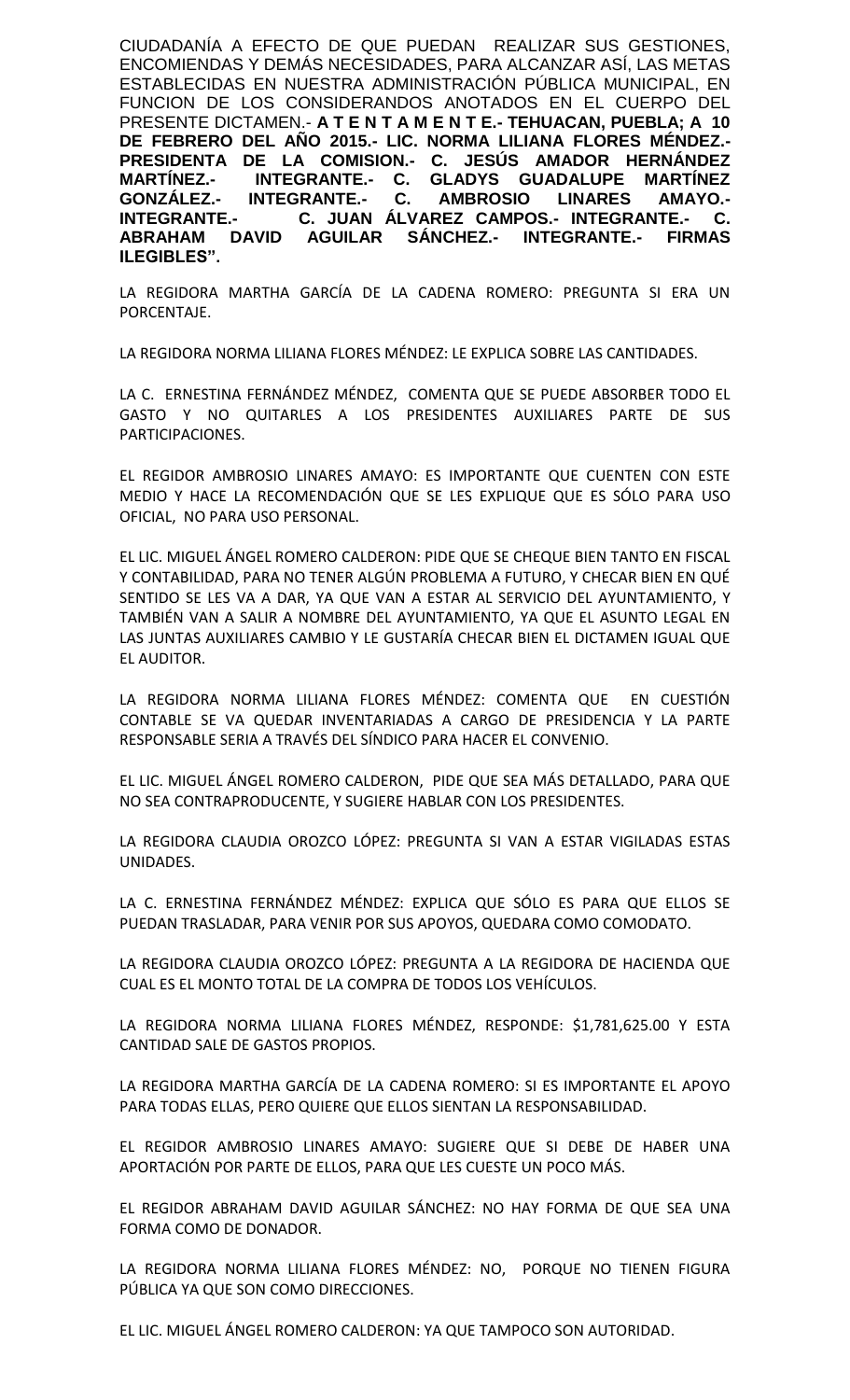LA C. ERNESTINA FERNÁNDEZ MÉNDEZ: PIDE QUE SE ESPECIFIQUE EN EL CONVENIO QUE ES SU RESPONSABILIDAD DE CADA JUNTA AUXILIAR.

EL LIC. MIGUEL ÁNGEL ROMERO CALDERON, COMENTA: SOCIALMENTE SABEMOS QUE ES UNA DEPENDENCIA PERO QUIEN COMETE EL ACTO ES EL PRESIDENTE AUXILIAR, Y TENER CUIDADO PARA NO CULPAR A LA SRA. PRESIDENTA.

SEÑORA PRESIDENTA MUNICIPAL Y REGIDORES, EN VOTACIÓN SE LES CONSULTA SI SE APRUEBA LA PROPUESTA PRESENTADA EN CUESTIÓN, LOS QUE ESTEN POR LA AFIRMATIVA SÍRVANSE MANIFESTARLO LEVANTANDO LA MANO.

HABIÉNDOSE ANALIZADO AMPLIAMENTE EL CONTENIDO DEL DICTAMEN DE REFERENCIA, POR UNANIMIDAD DE VOTOS A FAVOR POR PARTE DE LOS INTEGRANTES DEL H. CABILDO, SE DETERMINA EL SIGUIENTE:

## **A C U E R D O**

**UNICO.-** SE AUTORIZA LA ADQUISICIÓN DE QUINCE UNIDADES MARCA NISSAN TIPO TSURU MODELO 2015 CON UN COSTO UNITARIO DE \$102,389.66 (CIENTO DOS MIL TRESCIENTOS OCHENTA Y NUEVE PESOS 66/100 M. N.) MÁS IVA Y LAS CUALES SERÁN FINANCIADAS CON RECURSOS PROPIOS DEL HONORABLE AYUNTAMIENTO PARA DOTAR DE PARQUE VEHICULAR A LAS JUNTAS AUXILIARES E INSPECTORÍAS QUE CONFORMAN EL MUNICIPIO DE TEHUACÁN, PUEBLA; ASI COMO UNA UNIDAD A LA PRESIDENCIA DEL H. AYUNTAMIENTO DE TEHUACAN, PUEBLA; A TRAVÉS DE SUS AUTORIDADES ADMINISTRATIVAS EN VIRTUD DE SER UNA NECESIDAD PRIMORDIAL DE LAS MISMAS PARA BRINDAR UN MEJOR SERVICIO A LA CIUDADANÍA A EFECTO DE QUE PUEDAN REALIZAR SUS GESTIONES, ENCOMIENDAS Y DEMÁS NECESIDADES, PARA ALCANZAR ASÍ, LAS METAS ESTABLECIDAS EN NUESTRA ADMINISTRACIÓN PÚBLICA MUNICIPAL, EN FUNCION DE LOS CONSIDERANDOS ANOTADOS EN EL CUERPO DEL PRESENTE DICTAMEN.

**COMISIÓN DE PATRIMONIO Y HACIENDA PÚBLICA MUNICIPAL.- ANÁLISIS, DISCUSIÓN Y EN SU CASO APROBACIÓN DEL DICTAMEN EN EL CUAL SE PROPONE A EFECTO DE APROBAR EL PAGO DE UNA COMPENSACIÓN MONETARIA EXTRAORDINARIA A FAVOR DE LOS REGIDORES, SÍNDICO MUNICIPAL Y SECRETARIO GENERAL DEL HONORABLE AYUNTAMIENTO DE TEHUACÁN, PUEBLA.** 

SEÑORA REGIDORA TIENE USTED EL USO DE LA PALABRA.

LA REGIDORA NORMA LILIANA FLORES MÉNDEZ, PROCEDE A DAR LECTURA AL DICTAMEN CORRESPONDIENTE, MISMO QUE A LA LETRA DICE:

#### **"…HONORABLE CABILDO:**

LOS SUSCRITOS, REGIDORES LIC. NORMA LILIANA FLORES, C. JESUS AMADOR HERNANDEZ MARTINEZ, C. GLADYS GUADALUPE MARTINEZ GONZALEZ, C. AMBROSIO LINARES AMAYO, C. JUAN ALVAREZ CAMPOS, C. ABRAHAM DAVID AGUILAR SANCHEZ, PRESIDENTA E INTEGRANTES DE LA **COMISIÓN DE PATRIMONIO Y HACIENDA PÚBLICA MUNICIPAL**; EN USO DE LAS FACULTADES QUE ME CONFIERE EL ARTICULO 78 FRACCION V, DE LA LEY ORGANICA MUNICIPAL, SOMETO A LA CONSIDERACION DE ESTE HONORABLE CUERPO COLEGIADO EL PRESENTE DICTAMEN, EL CUAL SE PROPONE A EFECTO DE APROBAR EL PAGO DE UNA COMPENSACIÓN MONETARIA EXTRAORDINARIA A FAVOR DE LOS REGIDORES, SÍNDICO MUNICIPAL Y SECRETARIO GENERAL DEL HONORABLE AYUNTAMIENTO DE TEHUACÁN, PUEBLA; EQUIVALENTE A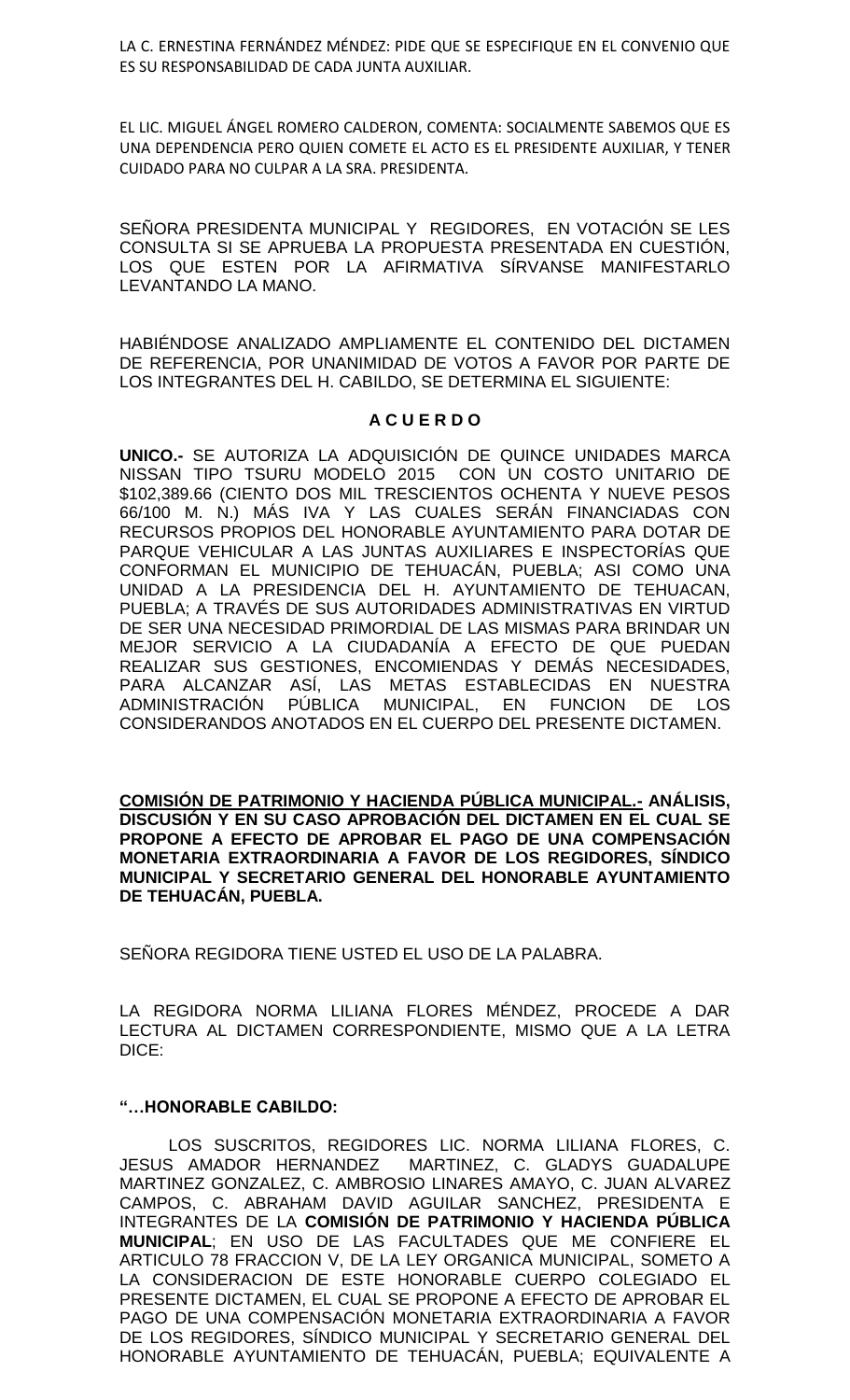DIEZ DÍAS DEL SALARIO QUE PERCIBEN, POR LOS NUMERARIOS EROGADOS POR LOS MISMOS DENTRO DE SUS DIFERENTES ACTIVIDADES DURANTE EL EJERCICIO FISCAL 2014, EN FAVOR DEL HONORABLE AYUNTAMIENTO DEL MUNICIPIO DE TEHUACÁN PUEBLA, Y QUE SE SOMETE A SU CONSIDERACIÓN, EN VIRTUD DE LA IMPORTANCIA QUE REVISTEN LAS REFERIDAS ACTIVIDADES, POR LO QUE:

## **C O N S I D E R A N D O**

- I. QUE EL ARTÍCULO 115 DE LA CONSTITUCIÓN POLÍTICA DE LOS ESTADOS UNIDOS MEXICANOS EN SU PÁRRAFO PRIMERO FRACCIÓN II, DETERMINA QUE LOS AYUNTAMIENTOS TENDRÁN FACULTADES PARA APROBAR, DE ACUERDO CON LAS LEYES EN MATERIA MUNICIPAL QUE DEBERÁN EXPEDIR LAS LEGISLATURAS DE LOS ESTADOS, LOS BANDOS DE POLICÍA Y GOBIERNO, LOS REGLAMENTOS, CIRCULARES Y DISPOSICIONES ADMINISTRATIVAS DE OBSERVANCIA GENERAL DENTRO DE SUS RESPECTIVAS JURISDICCIONES, QUE ORGANICEN LA ADMINISTRACIÓN PÚBLICA MUNICIPAL, REGULEN LAS MATERIAS, PROCEDIMIENTOS, FUNCIONES Y SERVICIOS PÚBLICOS DE SU COMPETENCIA Y ASEGUREN LA PARTICIPACIÓN CIUDADANA Y VECINAL; MISMA DISPOSICIÓN QUE ES TRASLADADA A LA FRACCIÓN III DEL ARTÍCULO 105 DE LA CONSTITUCIÓN POLÍTICA DEL ESTADO LIBRE Y SOBERANO DE PUEBLA;
- II. QUE EL DIVERSO 103 DE LA CONSTITUCION POLITICA DEL ESTADO LIBRE Y SOBERANO DE PUEBLA, DETERMINA QUE LOS MUNICIPIOS TIENEN PERSONALIDAD JURIDICA, PATRIMONIO PROPIO Y QUE LOS AYUNTAMIENTOS MANEJARAN CONFORME A LA LEY Y ADMINISTRARAN LIBREMENTE SU HACIENDA;
- III. QUE EL ARTÍCULO 143 DE LA LEY ORGÁNICA MUNICIPAL, FACULTA A LOS AYUNTAMIENTOS DE CONFORMIDAD CON LAS CORRESPONDIENTES NORMATIVAS A ADMINISTRAR LIBREMENTE LA HACIENDA PÚBLICA MUNICIPAL, DEBIENDO DENTRO DE LOS LÍMITES LEGALES CORRESPONDIENTES, Y DE ACUERDO CON EL PRESUPUESTO DE EGRESOS Y EL PLAN DE DESARROLLO MUNICIPAL VIGENTES, ATENDER EFICAZMENTE LOS DIFERENTES RAMOS DE LA ADMINISTRACIÓN PÚBLICA MUNICIPAL;
- IV. QUE, EL ARTÍCULO 93 DE LA MULTICITADA LEY ORGÁNICA MUNICIPAL, ESTABLECE QUE LOS REGIDORES NO PODRÁN SER RECONVENIDOS POR LAS OPINIONES QUE MANIFIESTEN EN EL DESEMPEÑO DE SU CARGO, PERO ADEMÁS DISFRUTARÁN DE LAS RETRIBUCIONES QUE ACUERDE EL AYUNTAMIENTO Y CONTARÁN CON LOS APOYOS QUE LES CORRESPONDA PARA REALIZAR LAS GESTORÍAS DE AUXILIO A LOS HABITANTES DEL MUNICIPIO;
- V. ASÍ MISMO EL REFERIDO ARTÍCULO EN COMENTO EN SU SEGUNDO PÁRRAFO INTERPRETADO A CONTRARIO SENSU, ESTABLECE QUE LOS REGIDORES PODRÁN REALIZAR GESTIONES ADMINISTRATIVAS ANTE AUTORIDADES FEDERALES, ESTATALES O MUNICIPALES, RESPECTO DE ASUNTOS QUE AFECTEN LOS INTERESES DEL AYUNTAMIENTO DE QUE FORMAN PARTE Y EN VIRTUD DE LA AUTORIZACIÓN PREVIA DEL CABILDO O PRESIDENTE MUNICIPAL CORRESPONDIENTE;
- VI. EL ARTÍCULO 76 PRIMER PÁRRAFO DE LA LEY ORGÁNICA MUNICIPAL, DETERMINA QUE LOS AYUNTAMIENTOS SESIONARAN VÁLIDAMENTE CON LA ASISTENCIA DE LA MAYORÍA DE SUS MIEMBROS Y DEL SECRETARIO DEL AYUNTAMIENTO O LA PERSONA QUE LEGALMENTE LO SUSTITUYA;
- VII. EL DIVERSO 77 DE LA REFERIDA LEY ESTABLECE QUE LOS ACUERDOS DE LOS AYUNTAMIENTOS SE TOMARAN POR MAYORÍA DE VOTOS DEL PRESIDENTE MUNICIPAL, REGIDORES Y SINDICO, Y EN CASO DE EMPATE, EL PRESIDENTE MUNICIPAL TENDRÁ VOTO DE CALIDAD;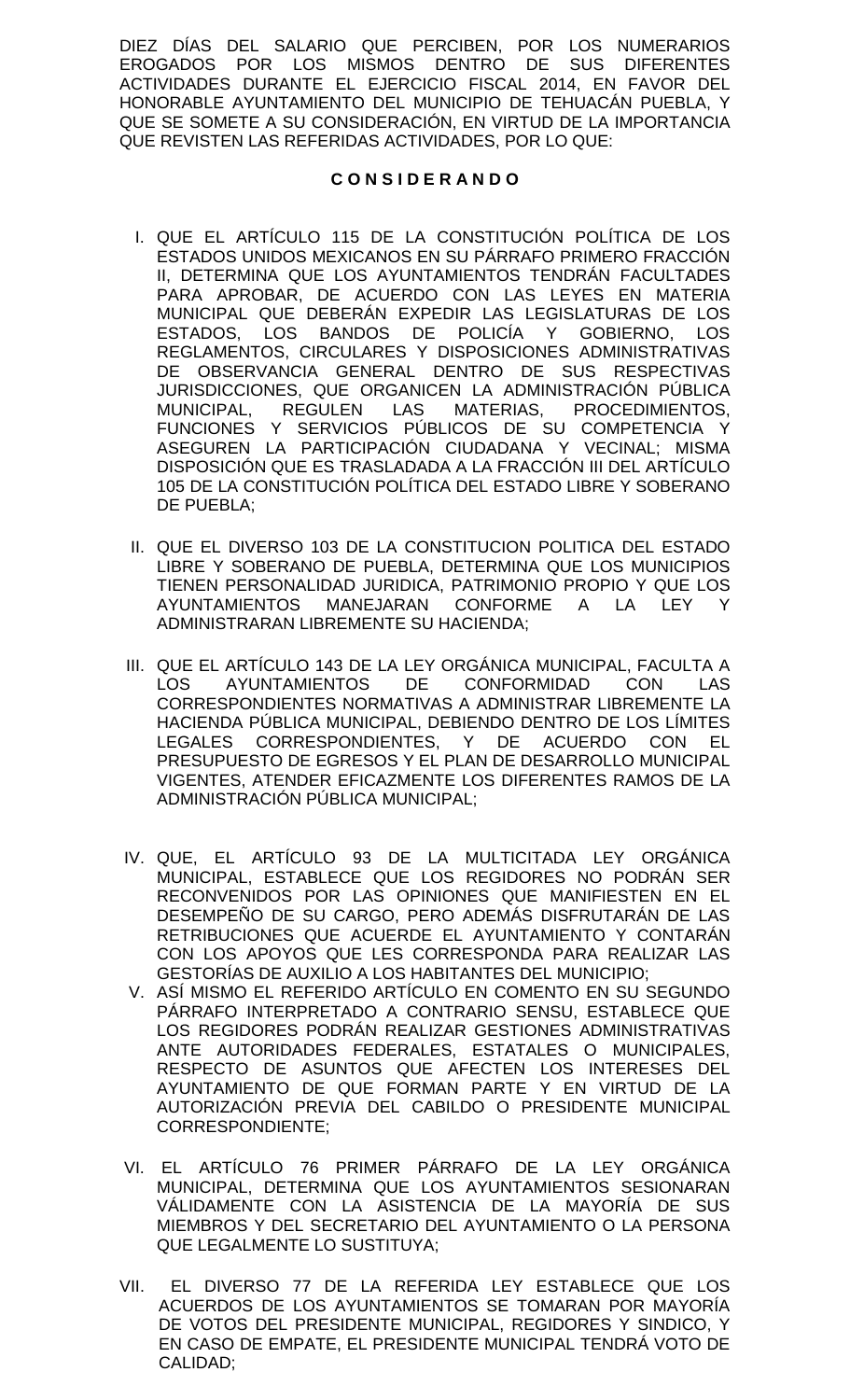- VIII. ASÍ MISMO, LA FRACCIÓN IV DEL ARTÍCULO 78 DE LA LEY ORGÁNICA MUNICIPAL DETERMINA QUE SON ATRIBUCIONES DE LOS AYUNTAMIENTOS EXPEDIR BANDOS DE POLICÍA Y GOBIERNO, REGLAMENTOS, CIRCULARES Y DISPOSICIONES ADMINISTRATIVAS DE OBSERVANCIA GENERAL, REFERENTES A SU ORGANIZACIÓN, FUNCIONAMIENTO, SERVICIOS PÚBLICOS QUE DEBAN PRESTAR Y DEMÁS ASUNTOS DE SU COMPETENCIA, SUJETÁNDOSE A LAS BASES NORMATIVAS ESTABLECIDAS POR LA CONSTITUCIÓN POLÍTICA DEL ESTADO LIBRE Y SOBERANO DE PUEBLA, VIGILANDO SU OBSERVANCIA Y APLICACIÓN;
- IX. DE IGUAL FORMA LA FRACCIÓN XVIII DEL REFERIDO DIVERSO 78 DE LA CITADA LEY ORGÁNICA MUNICIPAL, ESTABLECE QUE LOS AYUNTAMIENTOS PODRÁN PROMOVER CUANTO ESTIMEN CONVENIENTE PARA EL PROGRESO ECONÓMICO, SOCIAL Y CULTURAL DEL MUNICIPIO Y ACORDAR LA REALIZACIÓN DE LAS OBRAS PÚBLICAS QUE FUEREN NECESARIAS;
- X. EL ARTÍCULO 92 DE LA LEY ORGÁNICA MUNICIPAL, ESTIPULA EN SUS FRACCIONES III, IV Y V QUE SON FACULTADES Y OBLIGACIONES DE LOS REGIDORES EL EJERCER LAS FACULTADES DE DELIBERACIÓN Y DECISIÓN DE LOS ASUNTOS QUE LE COMPETEN AL AYUNTAMIENTO, Y COLABORAR EN LA ELABORACIÓN DE LOS PRESUPUESTOS DE INGRESOS Y EGRESOS DEL MUNICIPIO, ASÍ COMO FORMAR PARTE DE LAS COMISIONES, PARA LAS QUE FUEREN DESIGNADOS POR EL AYUNTAMIENTO Y DICTAMINAR E INFORMAR SOBRE LOS ASUNTOS QUE LES ENCOMIENDE EL AYUNTAMIENTO, RESPECTIVAMENTE; Y LO CUAL CONCATENADO QUE SEA CON LO ESTIPULADO POR EL DIVERSO 96 FRACCIÓN II IBÍDEM, QUE ESTABLECE QUE DENTRO DE LAS COMISIONES PERMANENTES DE REGIDORES SE ENCUENTRAN LA DE PATRIMONIO Y HACIENDA PÚBLICA MUNICIPAL, DE LA QUE FORMAMOS PARTE LOS SUSCRITOS Y QUE SE DEBERÁ ANALIZAR, DISCUTIR Y PROPONER SOBRE EL DICTAMEN QUE POR EL PRESENTE MEDIO SOMETEMOS A SU CONSIDERACIÓN;
- XI. EL DIVERSO 94 DE LA REFERIDA LEY ORGÁNICA MUNICIPAL ESTABLECE QUE LOS AYUNTAMIENTOS, PARA FACILITAR EL DESPACHO DE LOS ASUNTOS QUE LE COMPETEN, NOMBRARÁN COMISIONES PERMANENTES O TRANSITORIAS, QUE LOS EXAMINEN E INSTRUYAN HASTA PONERLOS EN ESTADO DE RESOLUCIÓN;
- XII. ASÍ MISMO, LOS ARTÍCULOS 140 Y 141 DE LA MULTICITADA LEY ORGÁNICA MUNICIPAL, ESTABLECE QUE EL PATRIMONIO MUNICIPAL SE CONSTITUYE POR LA UNIVERSALIDAD DE LOS DERECHOS Y ACCIONES DE QUE ES TITULAR EL MUNICIPIO, LOS CUALES PUEDEN VALORARSE ECONÓMICAMENTE Y SE ENCUENTRAN DESTINADOS A LA REALIZACIÓN DE SUS FINES, ASÍ MISMO FORMAN PARTE DEL PATRIMONIO MUNICIPAL, LA HACIENDA PÚBLICA MUNICIPAL, ASÍ COMO AQUELLOS BIENES Y DERECHOS QUE POR CUALQUIER TÍTULO LE TRANSFIERAN AL MUNICIPIO, LA FEDERACIÓN, EL ESTADO, LOS PARTICULARES O CUALQUIER OTRO ORGANISMO PÚBLICO O PRIVADO;
- XIII. QUE EL ARTÍCULO 150 FRACCIÓN VII DE LA MULTICITADA LEY ORGÁNICA MUNICIPAL ESTABLECE LOS SUELDOS DE SERVIDORES PÚBLICOS DEL AYUNTAMIENTO;
- XIV. QUE LA ACCIÓN QUE SE REALIZARA, SERA LA APROBACIÓN DE UNA COMPENSACIÓN MONETARIA EXTRAORDINARIA A FAVOR DE LOS REGIDORES, SÍNDICO MUNICIPAL Y SECRETARIO GENERAL DEL HONORABLE AYUNTAMIENTO DE TEHUACÁN, PUEBLA; EQUIVALENTE A DIEZ DEL SALARIO QUE PERCIBEN Y A EFECTO DE REMUNERARLES LOS GASTOS EROGADOS POR LOS MISMOS DURANTE EL EJERCICIO FISCAL 2014, Y LOS CUALES FUERON REALIZADOS EN LA GESTIÓN DE PROGRAMAS Y AYUDAS CONFORME A LAS NECESIDADES DE LA COMUNA Y DE LA CIUDADANÍA DE TEHUACÁN, PUEBLA; POR ASI HABERSELOS DELEGADO;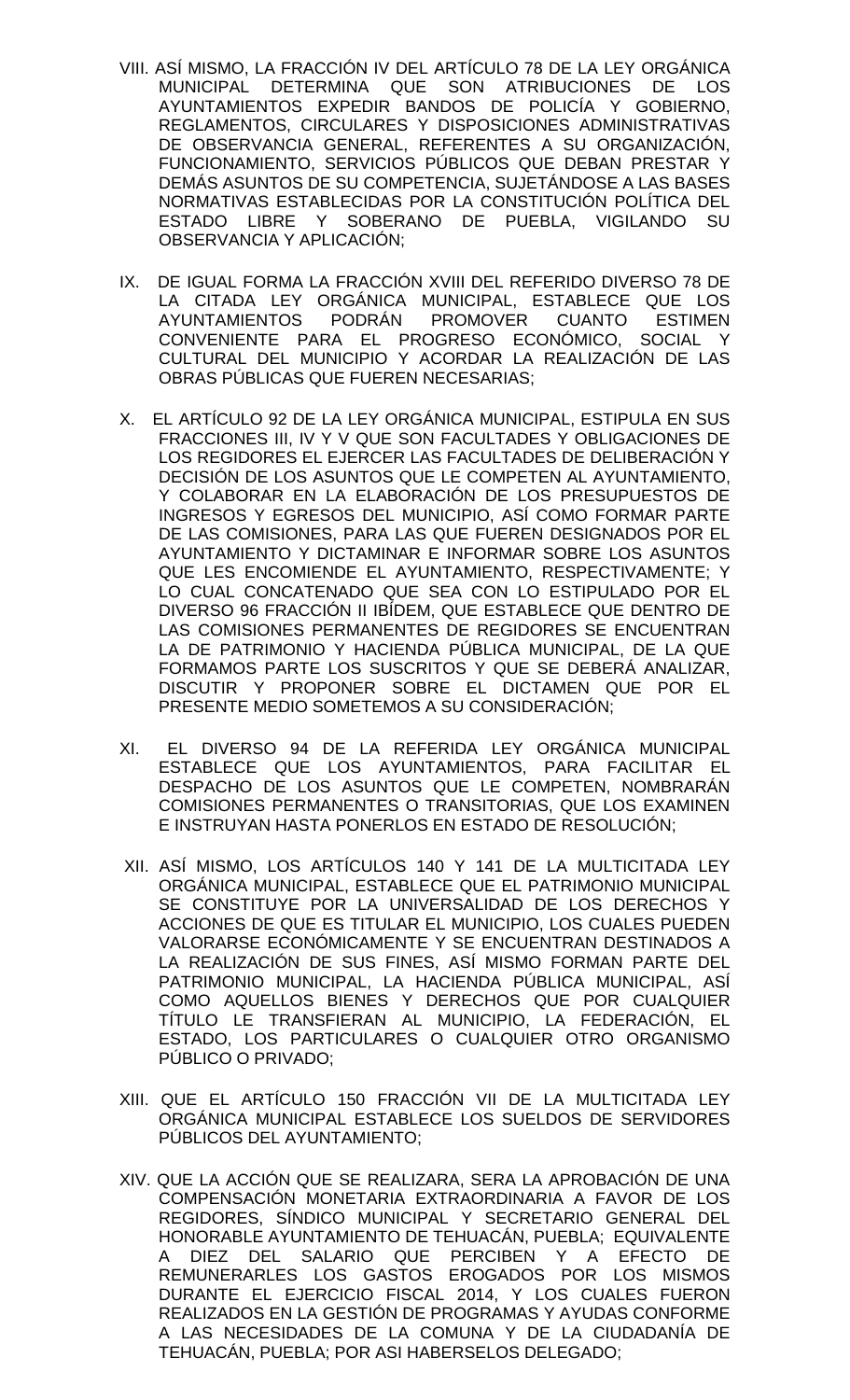XV**.** POR LO TANTO, SOMETEMOS A CONSIDERACIÓN DE ESTE H. CABILDO MUNICIPAL EL PRESENTE DICTAMEN QUE DETERMINARA LA APROBACIÓN DEL PAGO DE UNA COMPENSACIÓN MONETARIA EXTRAORDINARIA A FAVOR DE LOS REGIDORES, SÍNDICO MUNICIPAL Y SECRETARIO GENERAL DEL HONORABLE AYUNTAMIENTO DE TEHUACÁN, PUEBLA; EQUIVALENTE A DIEZ DÍAS DEL SALARIO QUE PERCIBEN Y POR LA CANTIDAD TOTAL DE \$272,307.61 (DOSCIENTOS SETENTA Y DOS MIL TRESCIENTOS SIETE PESOS 61/100 M. N.) POR CONCEPTO DE DEVOLUCIÓN DE LOS NUMERARIOS EROGADOS POR LOS MISMOS DURANTE EL EJERCICIO FISCAL 2014, Y LOS CUALES FUERON REALIZADOS EN LAS GESTIONES ADMINISTRATIVAS REALIZADAS ANTE LAS AUTORIDADES FEDERALES, ESTATALES O MUNICIPALES, RESPECTO DE ASUNTOS INHERENTES AL AYUNTAMIENTO Y DIFERENTES AYUDAS CONFORME A LAS NECESIDADES DE LA COMUNA Y DE LA CIUDADANÍA DEL MUNICIPIO DE TEHUACÁN, PUEBLA; POR ASI HABERSELOS DELEGADO;

POR LO EXPUESTO Y FUNDADO EN LOS CONSIDERANDOS QUE ANTECEDEN Y EN USO DE LAS FACULTADES CONFERIDAS A ESTA COMISIÓN DE PATRIMONIO Y HACIENDA PÚBLICA MUNICIPAL, SE PROPONE A CONSIDERACIÓN DE ESTE HONORABLE CUERPO COLEGIADO CONFORME LO ESTABLECE EL PRIMER PARRAFO DEL ARTÍCULO 93 DE LA LEY ORGÁNICA MUNICIPAL, ASÍ COMO LO ESTIPULADO EN EL SEGUNDO PARRAFO DEL MISMO INTERPRETADO A CONTRARIO SENSU, EL SIGUIENTE:

## **D I C T A M E N**

**UNICO.-** SE SOLICITA A ESTE HONORABLE CABILDO, AUTORICE LA APROBACIÓN DEL PAGO DE UNA COMPENSACIÓN MONETARIA EXTRAORDINARIA A FAVOR DE LOS REGIDORES, SÍNDICO MUNICIPAL Y SECRETARIO GENERAL DEL HONORABLE AYUNTAMIENTO DE TEHUACÁN, PUEBLA; EQUIVALENTE A DIEZ DÍAS DEL SALARIO QUE PERCIBEN Y POR LA CANTIDAD TOTAL DE \$272,307.61 (DOSCIENTOS SETENTA Y DOS MIL TRESCIENTOS SIETE PESOS 61/100 M. N.) POR CONCEPTO DE DEVOLUCIÓN DE LOS NUMERARIOS EROGADOS POR LOS MISMOS DURANTE EL EJERCICIO FISCAL 2014, Y LOS CUALES FUERON REALIZADOS EN LAS GESTIONES ADMINISTRATIVAS REALIZADAS ANTE LAS AUTORIDADES FEDERALES, ESTATALES O MUNICIPALES, RESPECTO DE ASUNTOS INHERENTES AL AYUNTAMIENTO Y DIFERENTES AYUDAS CONFORME A LAS NECESIDADES DE LA COMUNA Y DE LA CIUDADANÍA DEL MUNICIPIO DE TEHUACÁN, PUEBLA; POR ASI HABERSELOS DELEGADO, PARA ALCANZAR ASÍ, LAS METAS ESTABLECIDAS EN NUESTRA ADMINISTRACIÓN PÚBLICA MUNICIPAL, EN FUNCION DE LOS CONSIDERANDOS ANOTADOS EN EL CUERPO DEL PRESENTE DICTAMEN.- **ATENTAMENTE.- TEHUACAN, PUEBLA; A 10 DE FEBRERO DEL AÑO 2015.- LIC. NORMA LILIANA FLORES MÉNDEZ.- PRESIDENTA DE LA COMISION.- C. JESÚS AMADOR HERNÁNDEZ MARTÍNEZ.- INTEGRANTE.- C. GLADYS GUADALUPE MARTÍNEZ GONZALEZ.- INTEGRANTE.- C. AMBROSIO LINARES AMAYO.- INTEGRANTE.- C. JUAN ÁLVAREZ CAMPOS.- INTEGRANTE.- C. ABRAHAM DAVID AGUILAR SÁNCHEZ.- INTEGRANTE.- FIRMAS ILEGIBLES".** 

LA REGIDORA PALOMA NOVELO ALDAZ: PREGUNTA SI ES SÓLO POR ESTA OCASIÓN.

LA REGIDORA NORMA LILIANA FLORES MÉNDEZ: EXPLICA QUE AL PRINCIPIO DE LA ADMINISTRACIÓN, LOS REGIDORES SÍNDICO Y SECRETARIO SE LES ENCOMENDARON ASISTIR A DIVERSAS DEPENDENCIAS, HACIENDO USO DE SU PROPIO DINERO Y NO SE LES PAGARON SUS VIÁTICOS, SOLO ESPERABA QUE TERMINARA EL EJERCICIO FISCAL 2014, Y ELLA HIZO LA PROPUESTA A LA SRA. PRESIDENTA, Y SI SERÁ SOLO POR ÚNICA OCASIÓN.

LA REGIDORA PALOMA NOVELO ALDAZ: PREGUNTA SI ES PARA TODOS.

LA REGIDORA NORMA LILIANA FLORES MÉNDEZ: RESPONDE QUE SÍ, AUNQUE ELLA NO SE LO HAYA SOLICITADO, QUE HABLO CON LA SRA. PRESIDENTA Y AUTORIZÓ QUE SE LES PAGARA A TODOS.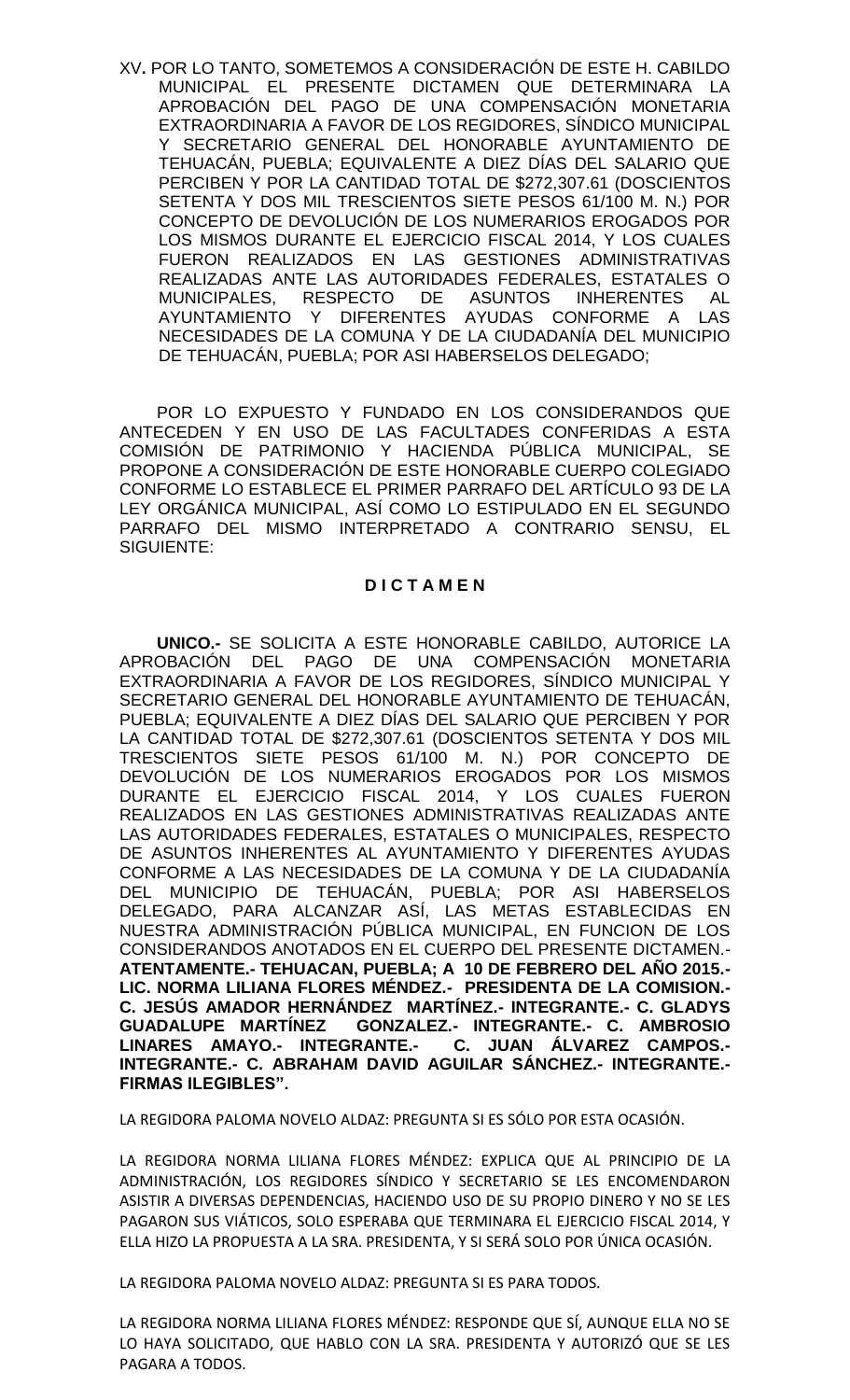LA REGIDORA MARTHA GARCÍA DE LA CADENA ROMERO: PREGUNTA QUE SI SON COMO \$1700.00 MENSUAL.

EL LIC. MIGUEL ÁNGEL ROMERO CALDERON, COMENTA QUE HAY MUCHOS QUE SE LES DEBE ESTE RECURSO, Y ÉL ESTA CONFORMÉ Y LE AGRADECE A LA SRA. PRESIDENTA.

LA REGIDORA NORMA LILIANA FLORES MÉNDEZ: PROPONE APROBARLO Y DESPUÉS SI ELLOS QUIEREN PUEDEN RENUNCIAR A ESTE RECURSO DE MANERA PERSONAL ASISTIENDO A LAS OFICINAS DE RECURSOS HUMANOS.

EL LIC. MIGUEL ÁNGEL ROMERO CALDERON: AGRADECE A LA SRA. PRESIDENTA Y DICE QUE ES UN BUEN GESTO.

LA REGIDORA NORMA LILIANA FLORES MÉNDEZ: COMENTA QUE PUEDE SER QUE RENUNCIEN Y ELLOS PUEDAN DONAR EL RECURSO, UN EJEMPLO SERIA DONARLO AL DIF U OTRO APOYO.

SEÑORA PRESIDENTA MUNICIPAL Y REGIDORES, EN VOTACIÓN SE LES CONSULTA SI SE APRUEBA LA PROPUESTA PRESENTADA EN CUESTIÓN, LOS QUE ESTEN POR LA AFIRMATIVA SÍRVANSE MANIFESTARLO LEVANTANDO LA MANO.

HABIÉNDOSE ANALIZADO AMPLIAMENTE EL CONTENIDO DEL DICTAMEN DE REFERENCIA, POR MAYORÍA CON 12 VOTOS A FAVOR Y 1 VOTO EN CONTRA POR PARTE DE LA REGIDORA PALOMA NOVELO ALDAZ, INTEGRANTES DEL H. CABILDO, SE DETERMINA EL SIGUIENTE:

# **A C U E R D O**

**UNICO.-** SE AUTORIZA Y APRUEBA EL PAGO DE UNA COMPENSACIÓN MONETARIA EXTRAORDINARIA A FAVOR DE LOS REGIDORES, SÍNDICO MUNICIPAL Y SECRETARIO GENERAL DEL HONORABLE AYUNTAMIENTO DE TEHUACÁN, PUEBLA; EQUIVALENTE A DIEZ DÍAS DEL SALARIO QUE PERCIBEN Y POR LA CANTIDAD TOTAL DE \$272,307.61 (DOSCIENTOS SETENTA Y DOS MIL TRESCIENTOS SIETE PESOS 61/100 M. N.) POR CONCEPTO DE DEVOLUCIÓN DE LOS NUMERARIOS EROGADOS POR LOS MISMOS DURANTE EL EJERCICIO FISCAL 2014, Y LOS CUALES FUERON REALIZADOS EN LAS GESTIONES ADMINISTRATIVAS REALIZADAS ANTE LAS AUTORIDADES FEDERALES, ESTATALES O MUNICIPALES, RESPECTO DE ASUNTOS INHERENTES AL AYUNTAMIENTO Y DIFERENTES AYUDAS CONFORME A LAS NECESIDADES DE LA COMUNA Y DE LA CIUDADANÍA DEL MUNICIPIO DE TEHUACÁN, PUEBLA; POR ASI HABERSELOS DELEGADO, PARA ALCANZAR ASÍ, LAS METAS ESTABLECIDAS EN NUESTRA ADMINISTRACIÓN PÚBLICA MUNICIPAL, EN FUNCION DE LOS CONSIDERANDOS ANOTADOS EN EL CUERPO DEL PRESENTE DICTAMEN.

NO HABIÉNDO ASUNTO QUE TRATAR, SE DA POR TERMINADA LA PRESENTE SESIÓN DE CABILDO, SIENDO LAS NUEVE HORAS CON VEINTINUEVE MINUTOS DEL DÍA DIEZ DE FEBRERO DEL AÑO DOS MIL QUINCE, PROCEDIENDOSE A LEVANTAR LA PRESENTE ACTA, QUE FIRMAN LOS QUE EN ELLA INTERVINIERON.- DOY FE.-

## **SECRETARIO DEL AYUNTAMIENTO**

## **LIC. JOSÉ HONORIO PACHECO FLORES**

**C. ERNESTINA FERNÁNDEZ MÉNDEZ**